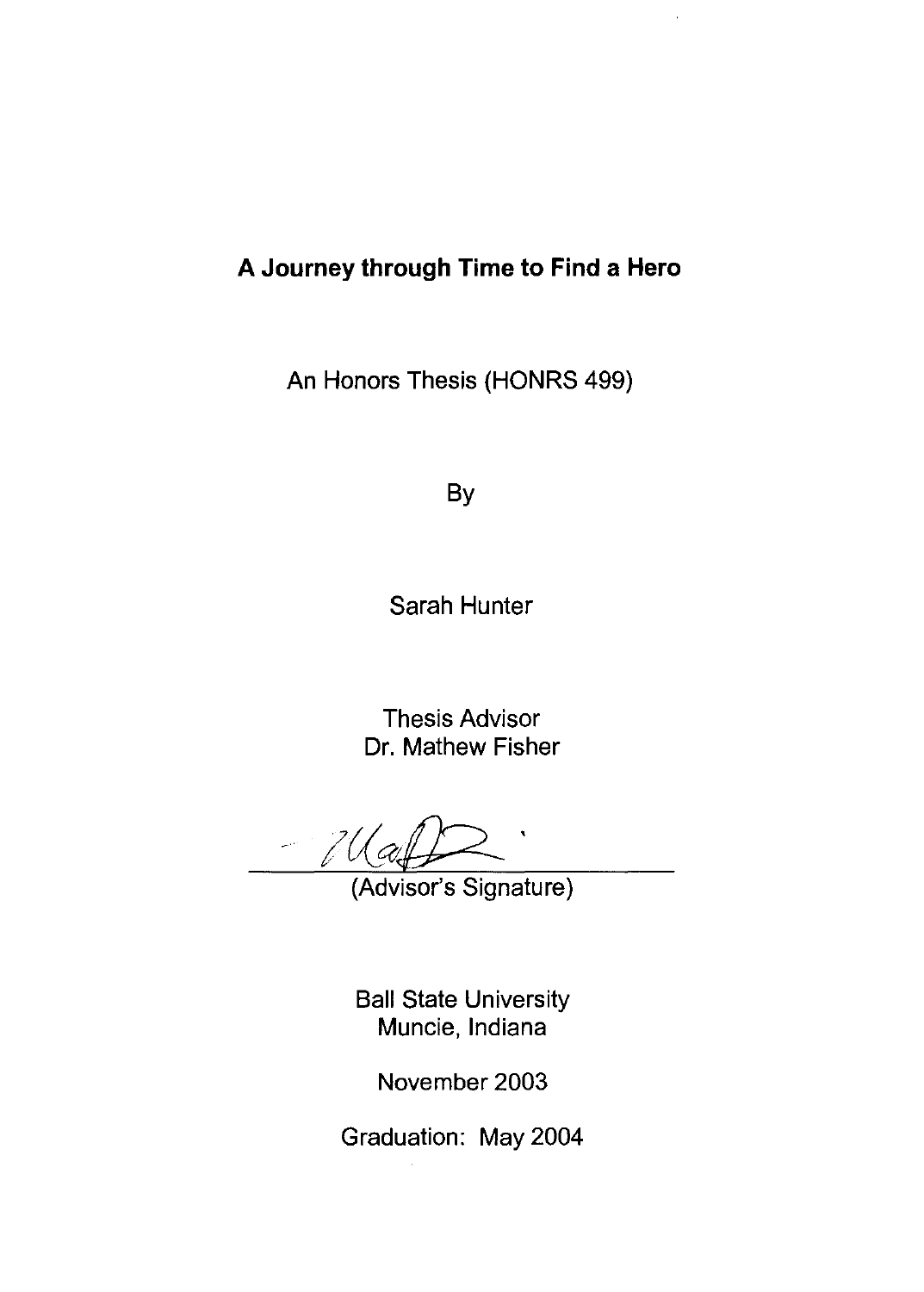#### Abstract

Many themes in literature span time and text. Students can continually make connections, relating the past to the present, if helped to build the right foundation for understanding. The purpose of this unit plan is to teach ideas concerning hospitality, disguise, home, camaraderie, and honesty while asking the question, "Am I my brother's keeper?" The project relates evident themes that appear in both Homer's The Odyssey and the Coen brothers' film, O Brother, Where Art Thou? By examining these two works and finding connections, students will see how two pieces from such drastically different times can illustrate similar themes and ideas.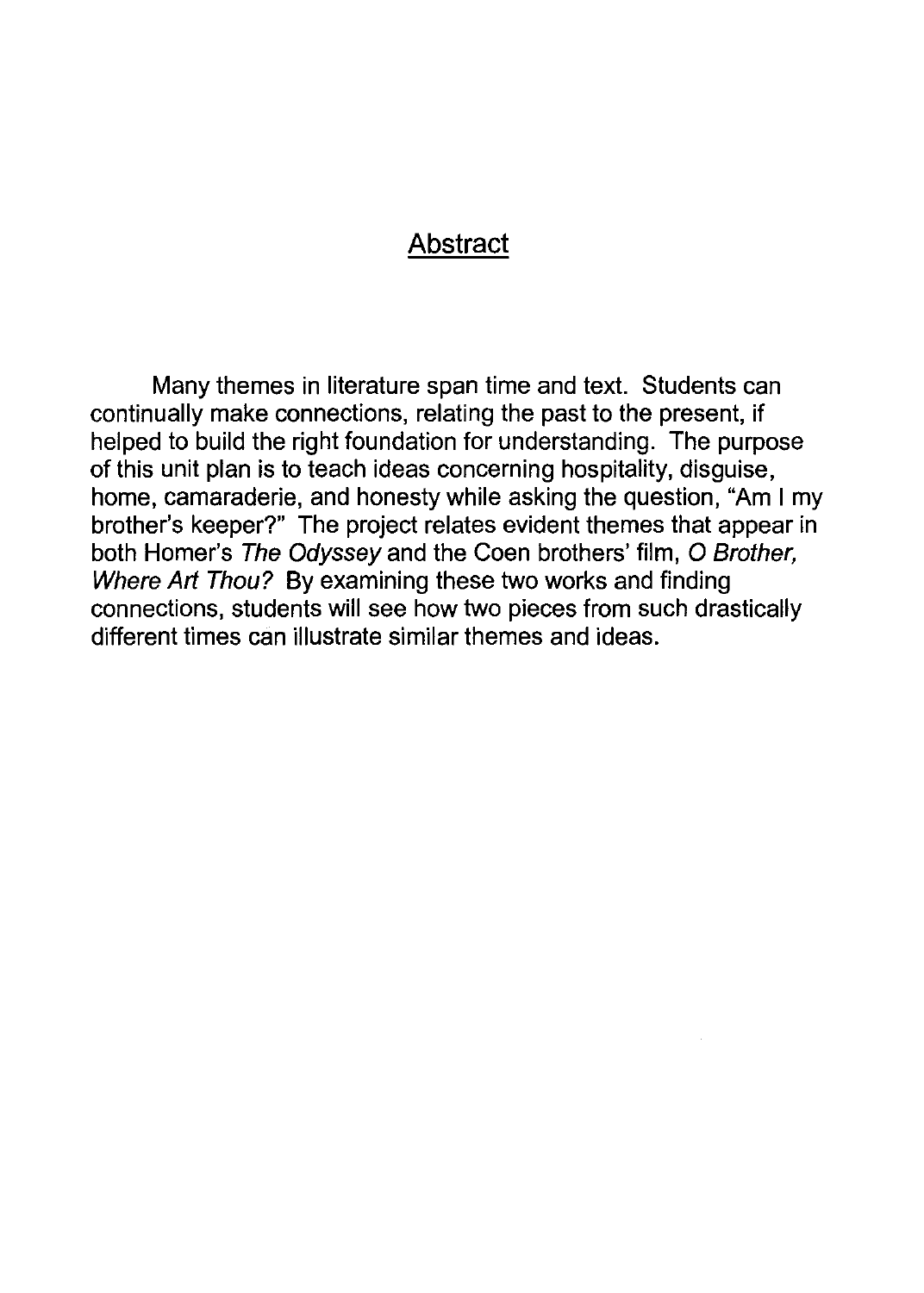## Acknowledgements

- I would like to thank Dr. Mathew Fisher for agreeing to be my advisor, despite many other obligations and a busy schedule. Dr. Fisher was very supportive and encouraging throughout the project.
- I would also like to thank Mrs. Julie Blakely, whom I student taught under, for allowing me to implement as much of the unit plan as time allowed. She was a constant source of feedback, ideas, and suggestions. Mrs. Blakely helped me think things through and gave me the opportunity to put a plan into action, which was an excellent experience.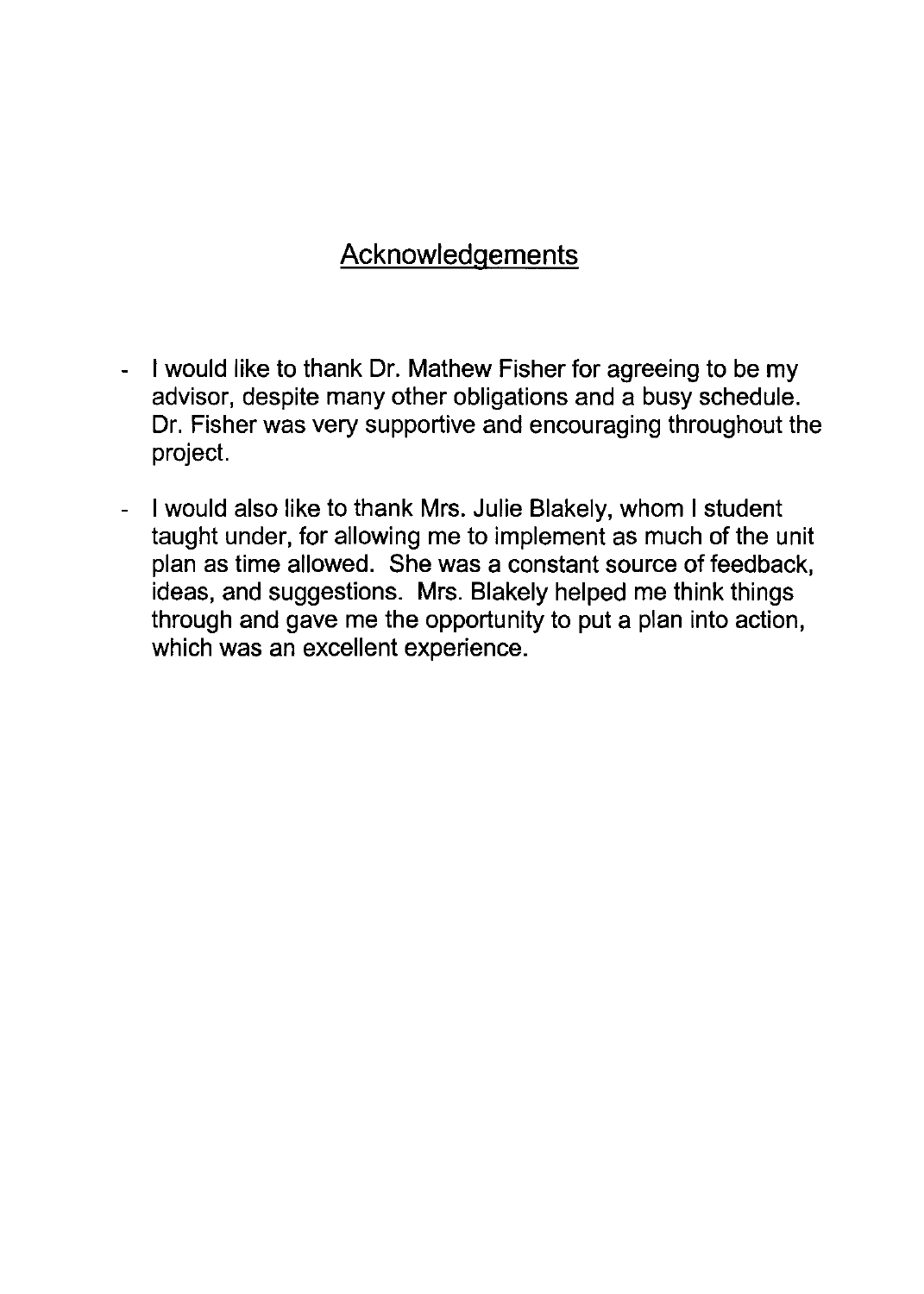

# «A JOURNEY THROUGH TIME~



# THE ODYSSEY



WHAT **MAKES A** HERO ???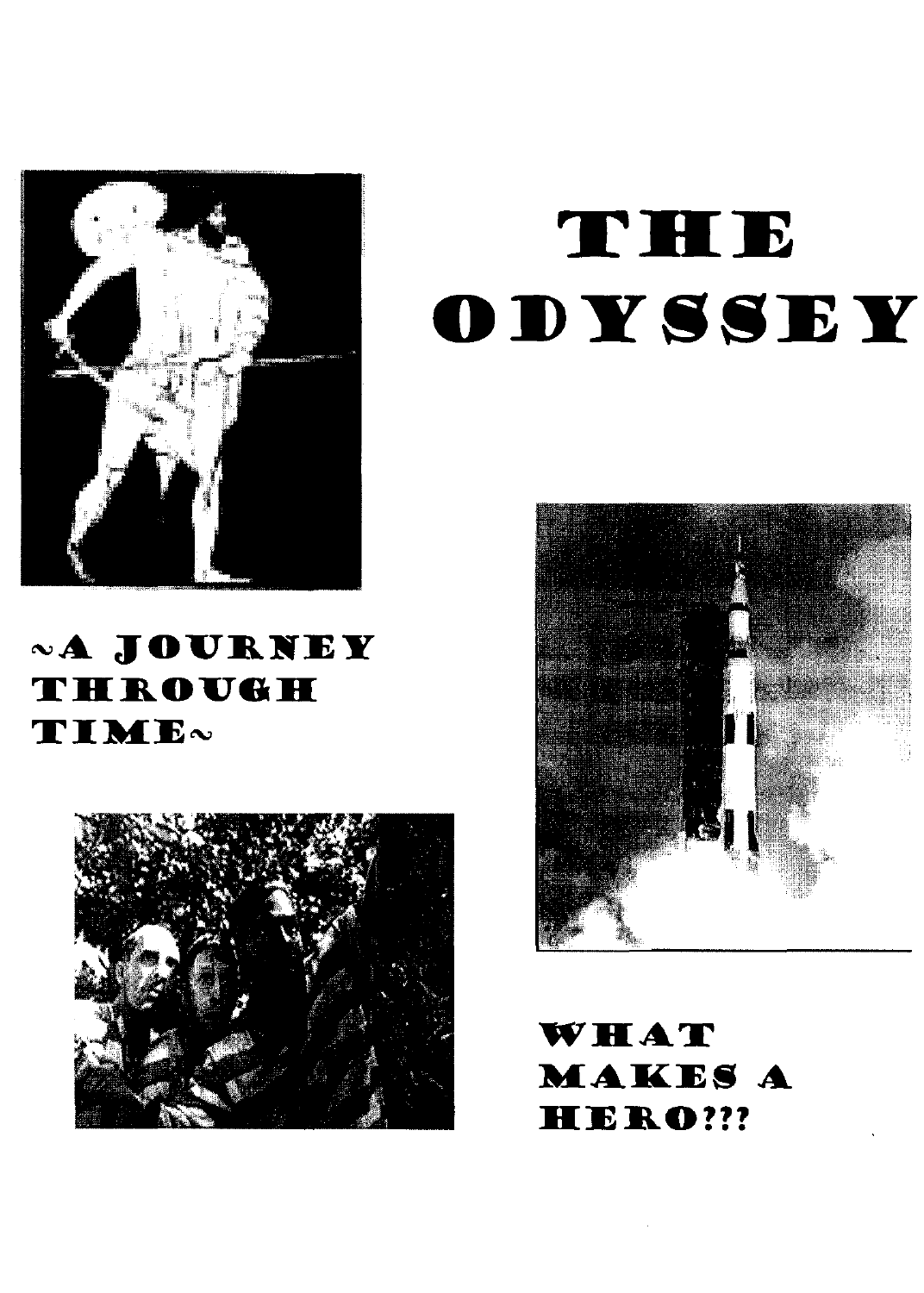# TABLE OF CONTENTS:

## $\div$ GOALS

## **\* UNIT CALENDAR**

# **\* LESSON PLANS**

## \* RUBRICS & ASSIGNMENTS

# \* ADDITIONAL HANDOUTS

## *<b><i><u><b>\*BIBLIOGRAPHY*</u>

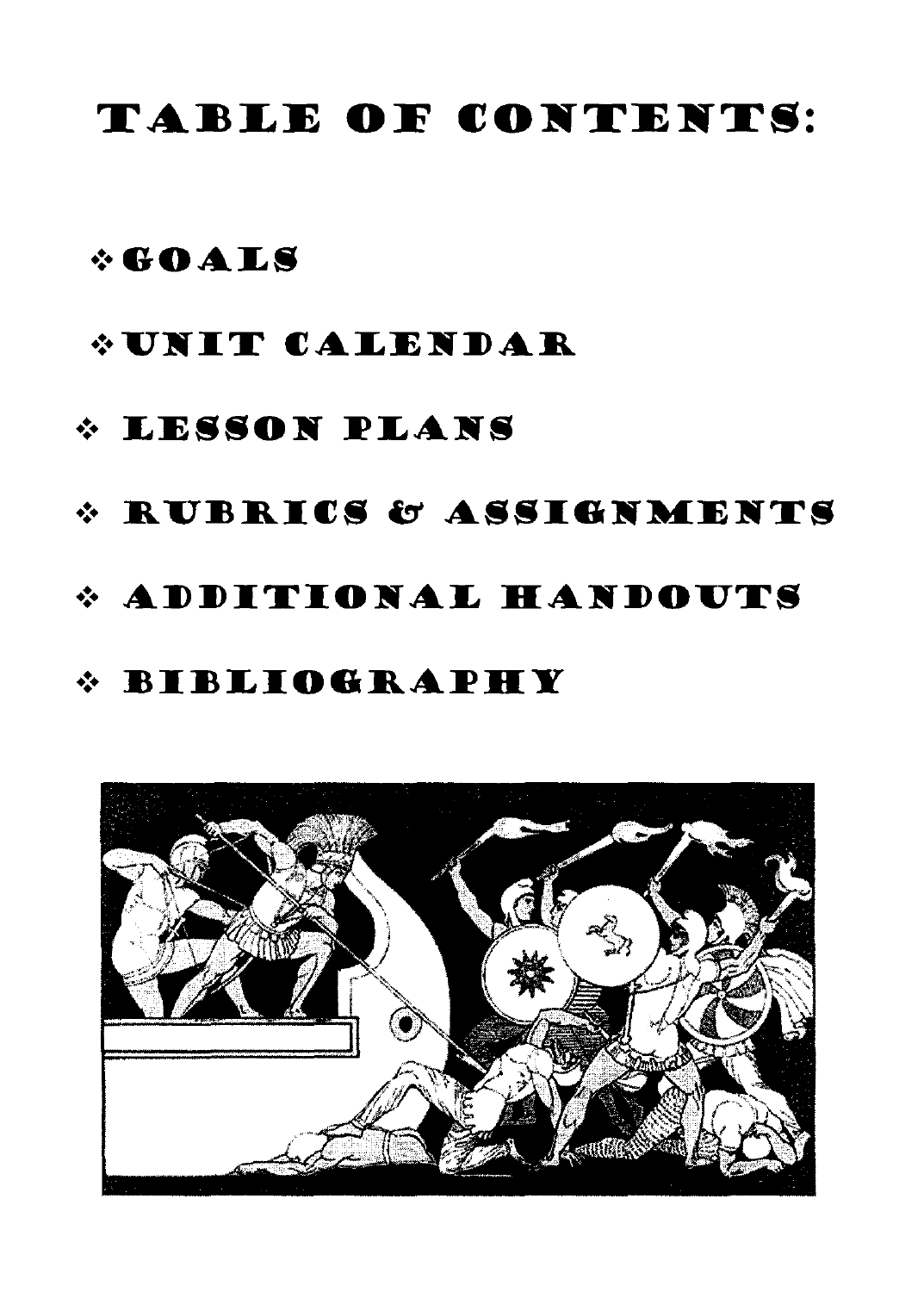# **GOALS:**

- $\triangleright$  This unit is designed to get students actively involved in reading and understanding the Odyssey.
- $\triangleright$  The focus of the unit is the idea behind an 'odyssey,' what makes an 'epic' hero, and how the terms apply beyond Homer's work.
- $\triangleright$  By reading and discussing the Odyssey, finding links to present day, and examining what characterizes a person as a "hero," students will be prepared to write epic poems depicting ordinary people, with extraordinary talents, societal contributions, etc. as epic heroes.
- $\triangleright$  Through the reading and class activities, students will strengthen their skills as active and inquisitive readers, able to infer, predict, and speculate about a text while recalling significant details.
- $\triangleright$  Students will also be introduced to new vocabulary that will appear in the text and be able to recognize the words, as well as define them within context.
- $\triangleright$  Working in small groups, students will become character experts, which further encourages a close reading of the text and examination of a specific character (major or minor) and that character's role and contribution. Why is the character deemed important enough to be included in the text? What is his/her purpose?
- $\triangleright$  Writing will be an ongoing source of informal and formal assessment. Students will be given much opportunity to strengthen skills and improve weaknesses through continual writing.
- $\triangleright$  The small group epics, which serve as a culminating project, will demonstrate students speaking and listening abilities. Simultaneously, it will provide them with a creative outlet and an occasion to work collaboratively while using constructive criticism (among their small groups) to arrive at a presentation they all are pleased with and have contributed equally to, though perhaps in different ways.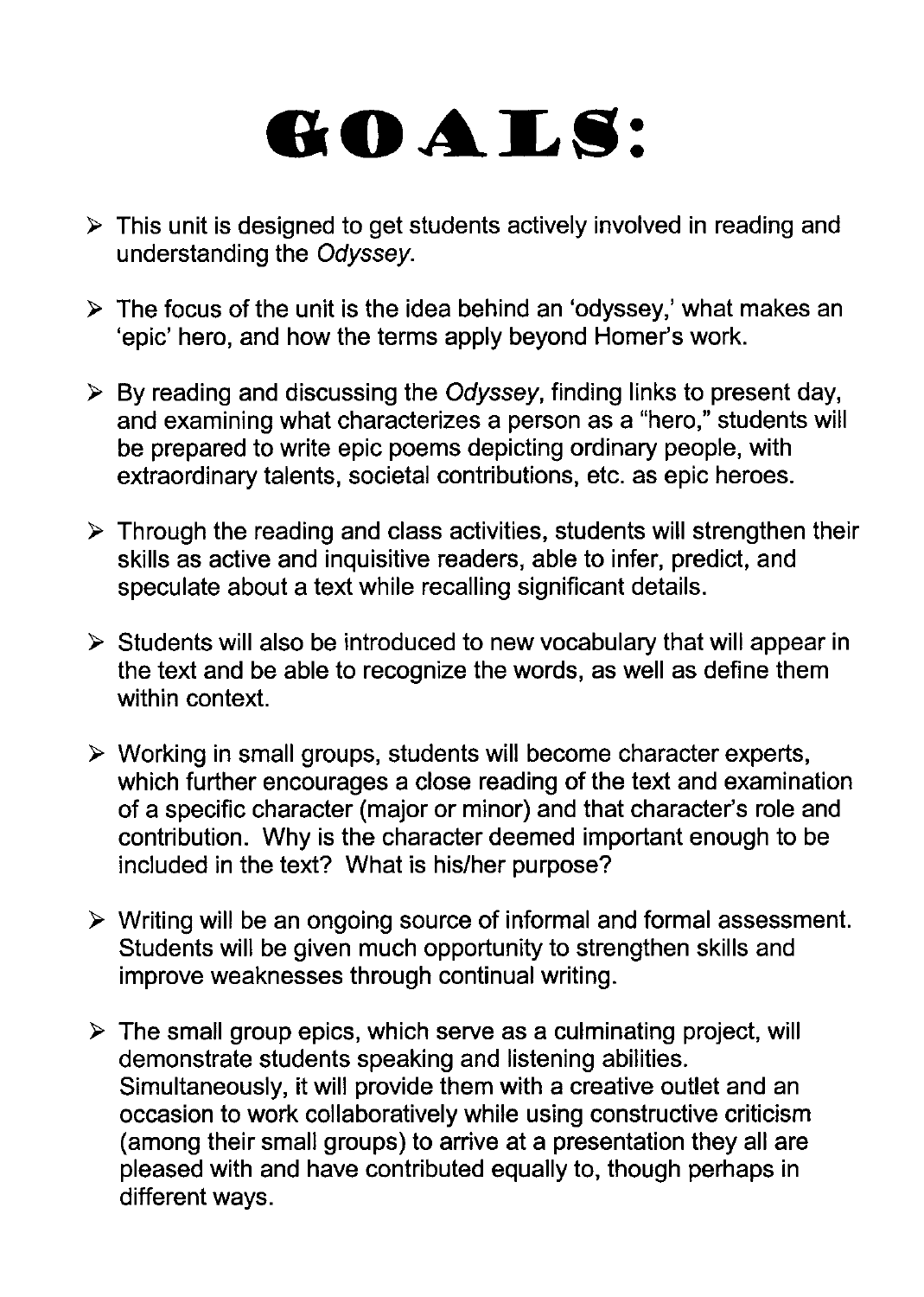# UNIT CALENDAR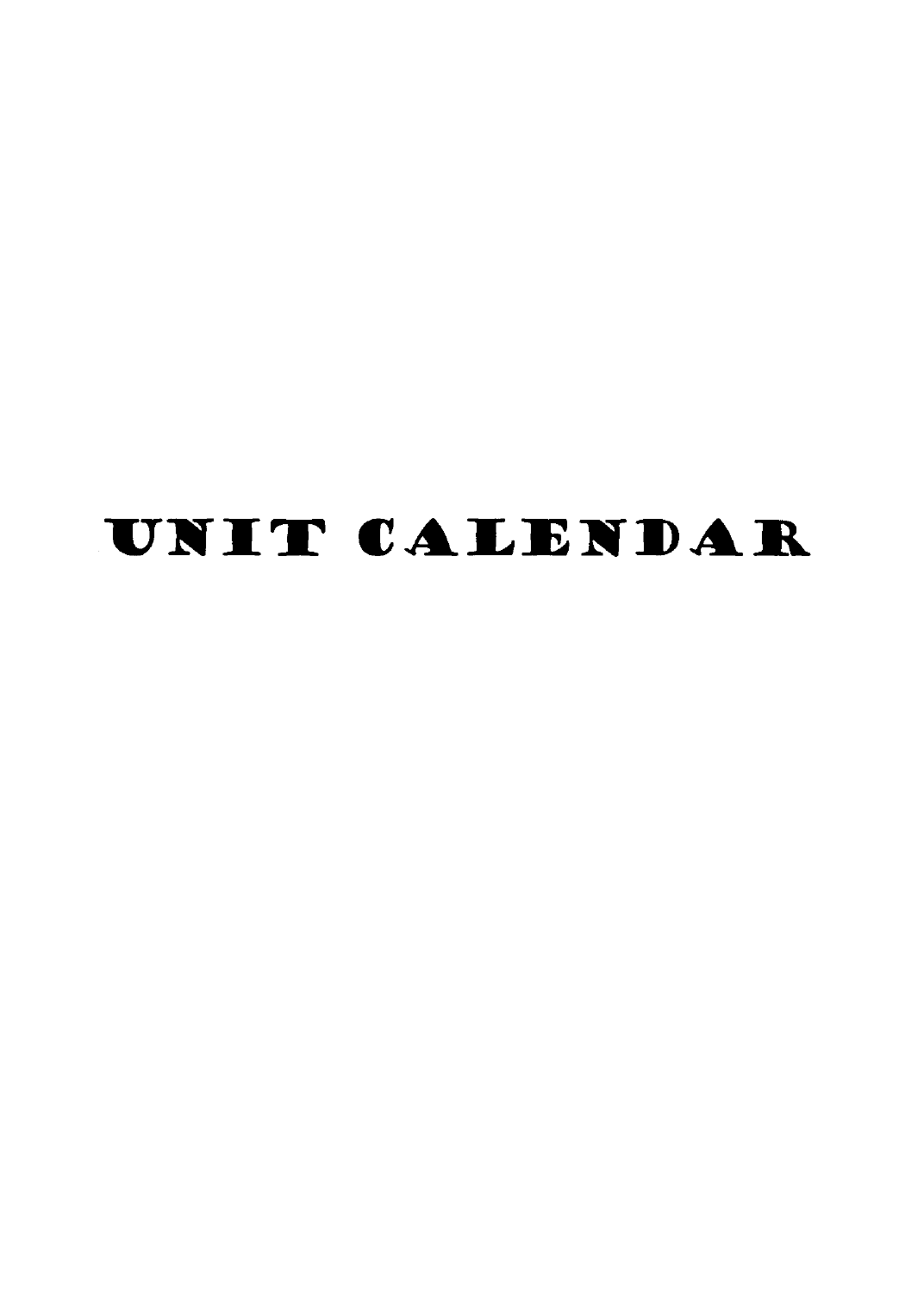|                   | Day 1                                             | Day 2                                     | Day 3                                   | Day 4                                   | Day 5                                |
|-------------------|---------------------------------------------------|-------------------------------------------|-----------------------------------------|-----------------------------------------|--------------------------------------|
|                   |                                                   | Define "odyssey"                          | Vocab.<br>Development                   | <b>Review</b>                           |                                      |
|                   | Introduce oral                                    | Show clip from<br>Apollo 13               | Talk about The<br>Odyssey               | Read to p. 1004                         |                                      |
|                   | tradition and an<br>epic.                         | Continue epic                             | -characters, setting<br>Character chart | <b>Review &amp; Assess</b><br>Begin map |                                      |
|                   | Share stories                                     | discussion<br>-What is an epic<br>hero?   | Students into<br>groups                 | Work on character sketches<br>(groups)  |                                      |
| Week <sub>1</sub> |                                                   | Homer                                     | Begin reading (to p.<br>985)            | Vocab. Game                             |                                      |
|                   | Review                                            |                                           | Map/characters                          | <b>Review</b>                           | Writing activity                     |
|                   | Finnish reading Part I                            |                                           | <b>Review</b>                           | Read to "Review                         | Finish Part II                       |
|                   | Work on characters<br>Individual writing activity |                                           | Vocab.<br>Development                   | and Assess"<br>(p. 1037)                | Do review                            |
|                   | Work on characters                                |                                           | Introduce Part II                       | Hand out<br>paper/project               | questions<br>Finish map and          |
| Week <sub>2</sub> | Map                                               |                                           | Read to Argus<br>(p. 1028)              | assignment                              | characters                           |
|                   | Assign essay<br><b>Review</b>                     |                                           |                                         |                                         |                                      |
|                   | Vocab. Game<br>Go back to earlier                 |                                           |                                         | In-class work day                       | Work on group<br>epics               |
|                   | class discussion<br>on epic and                   | Watch movie:<br>O Brother Where Art Thou? |                                         | Research                                | Conference to<br>check on progress   |
| 3                 | odyssey-have<br>student ideas<br>changed?         |                                           |                                         | May go to<br>library/computer<br>lab    | May go to<br>library/computer<br>lab |
| 꼯<br>Š            | Hand out group<br>epic assignment                 |                                           |                                         |                                         |                                      |
|                   | Work on group<br>epics                            |                                           |                                         |                                         |                                      |
|                   | Time for<br>conferencing                          | Epic presentations                        | Epic presentations                      |                                         |                                      |
| Week <sub>4</sub> | May go to<br>library/computer<br>lab              | Hard copy of all<br>epics due!            |                                         |                                         |                                      |
|                   |                                                   |                                           |                                         |                                         |                                      |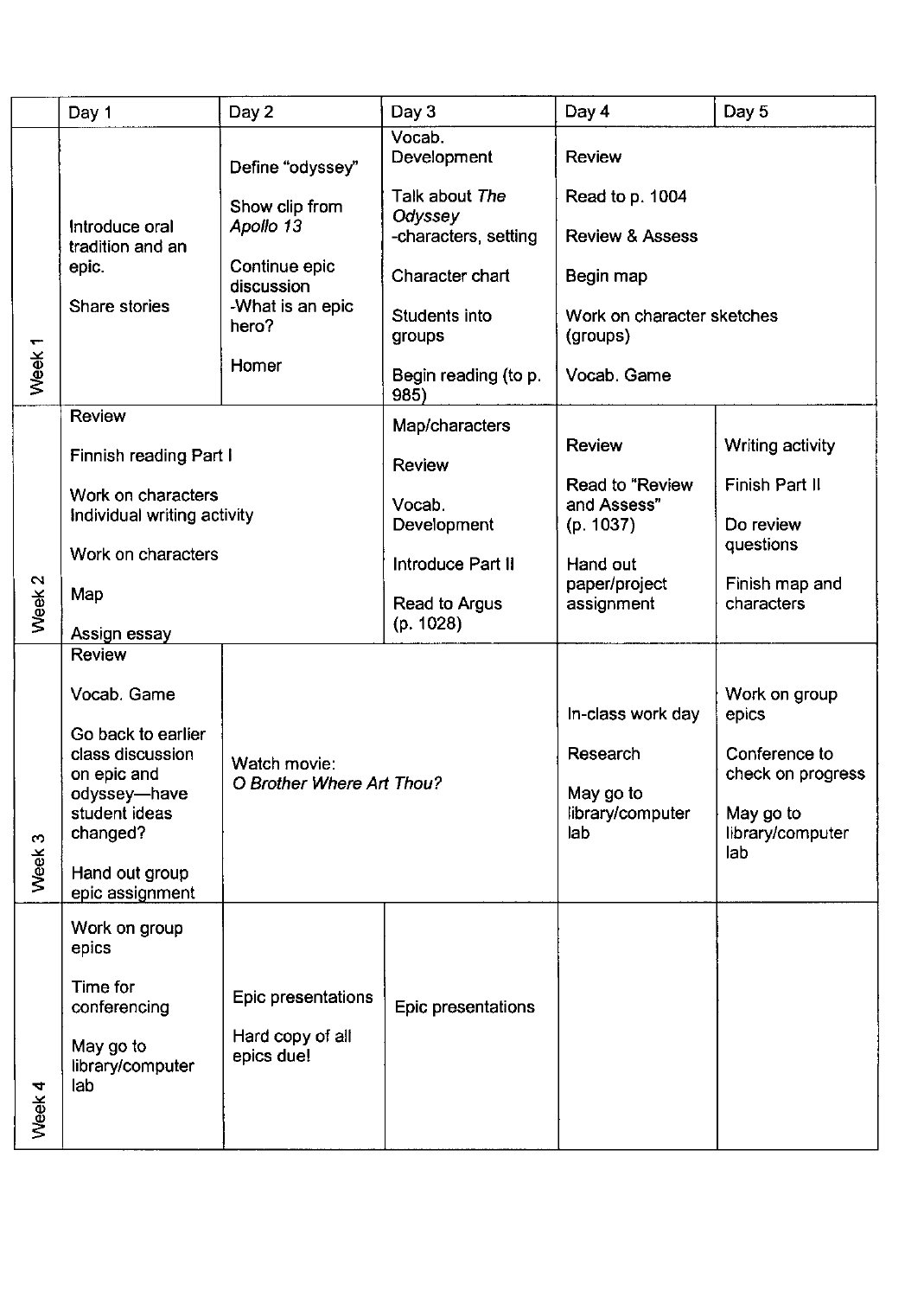# LESSON FLANS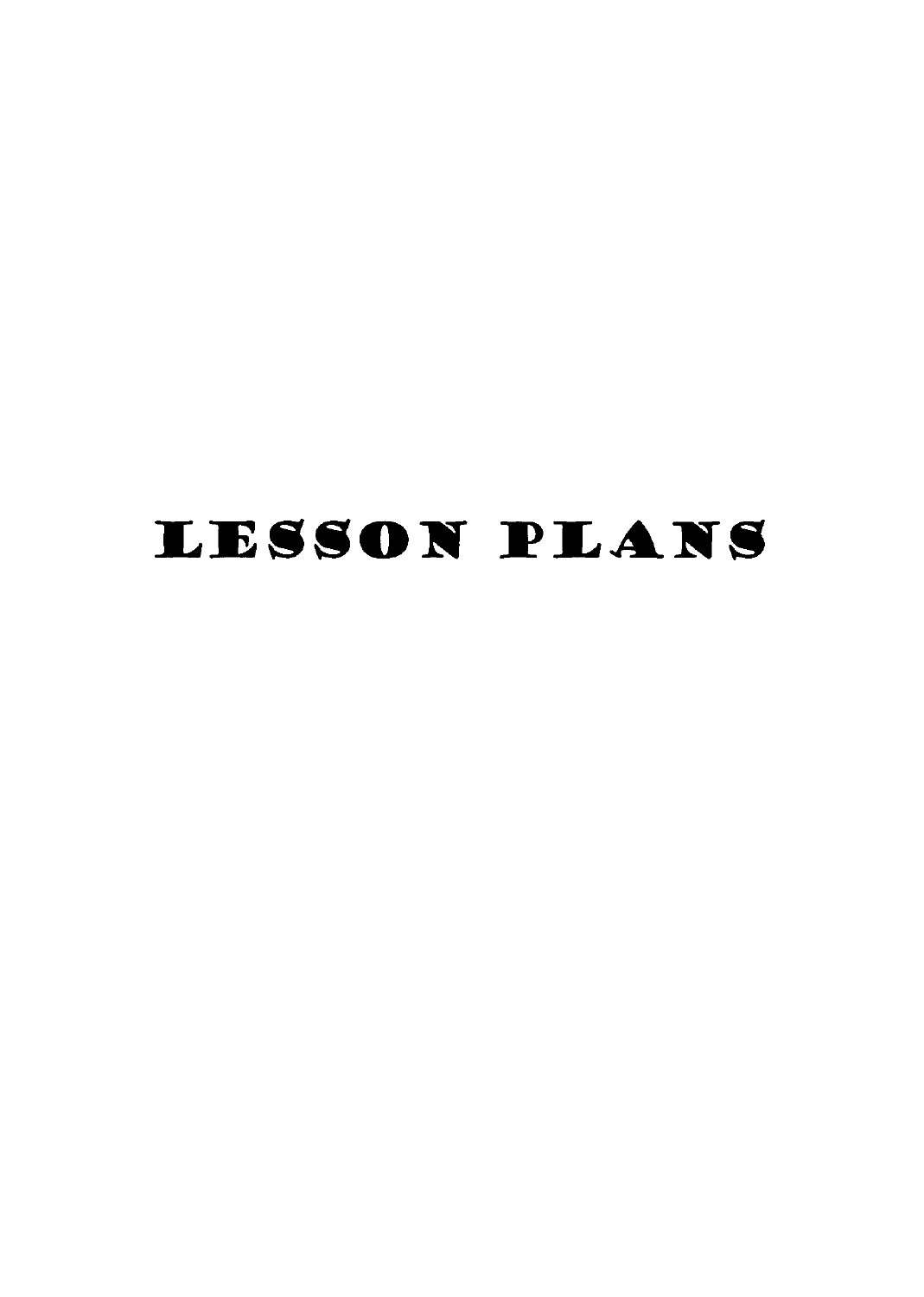Subject: English Lesson: The Epic as an Oral Tradition Unit Topic: The Odyssey Grade Level: 9th Week 1: Day 1

#### Focus:

To introduce an epic and realize the role oral tradition has played in our own lives.

#### Objectives:

- $\checkmark$  Students will be able to define what classifies as oral tradition and an epic.
- $\checkmark$  Students will link oral tradition to events in their own lives.

#### Content:

- .:. Quick write activity
- $\div$  Class brainstorm and discussion
- .:. Student stories

#### Materials:

- .:. Overhead
- .:. Chalk board

#### Procedure:

1. Students will initially do a short independent writing activity in which they are asked to write down 2-3 stories they remember being told (maybe as a child) and a few details for each story. \*These will be stories they were told, not read.

2. Students will be asked to define oral tradition. Ideas will be written on the board until a clear definition is reached.

3. We will discuss how oral tradition is important, how it continues, how it contributes to society, and its cultural impacts.

4. Students will be given the opportunity to share oral stories that have been told to them.

- $\triangleright$  What makes these stories stand out?
- $\triangleright$  Do they differ with each telling?

5. In small groups, students will brainstorm a definition for what constitutes an epic. They might think of epic titles they are familiar with.

- 6. Each group will write one or two ideas on the board.
- 7. At the end of discussion, a book definition for epic will be provided.

- $\triangleright$  Student understanding will be demonstrated through class discussion and participation.
- $\triangleright$  Student brainstorming—as a class and in small groups, will show that they are able to derive definitions from prior knowledge and link oral tradition to their own history.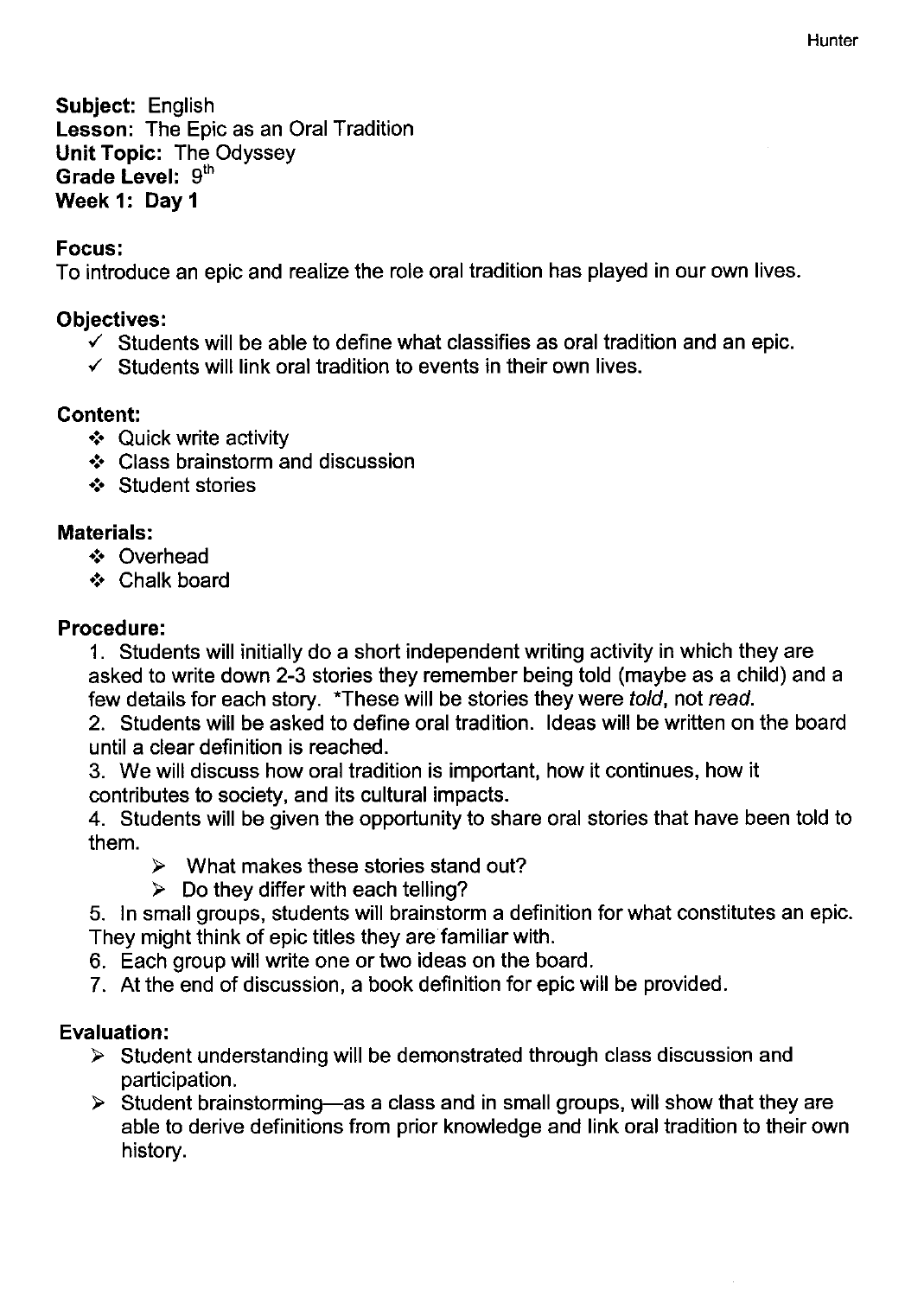Subject: English Lesson: A Very Long Journey Unit Topic: The Odyssey Grade Level: 9th Week 1: Day 2

Focus: To prepare students to read Homer's poem, the Odyssey by providing background information and links to the present.

#### Objectives:

- $\checkmark$  Students will be able to define odyssey.
- $\checkmark$  Students will define epic hero and discuss an epic hero's character traits.
- $\checkmark$  Students will see how the idea of an odyssey has carried over to present day.
- $\checkmark$  Students will be able to identify Homer and some of his contributions.

#### Content:

- ❖ Quick write activity
- .:. Class discussion and brainstorming
- $\div$  Video clip Apollo 13

#### Materials:

- .:. Overhead
- .:. TV & VCR
- ❖ Handouts

#### Procedure:

1. Students will write a short response to the poem, "An Evening Train," by Timothy Liu.

2. Continuing the epic discussion, we will do a KWL (what students Know, what they Want to know, and what they have Learned) on the board as a class—about an odyssey and an epic hero (definitions will be derived).

- 3. Students will watch a short clip from Apollo 13.
	- How was Apollo 13 an odyssey?
	- Point out that "Odyssey" was also the nickname of the command module.

4. Students will be given a brief handout on Homer and Greek gods and will discuss it in small groups.

5. Finish KWL «the 'L').

- $\triangleright$  Response to poem goes in journal—will be collected later in the semester.
- $\triangleright$  Class discussion and KWL activity will show student progress and comprehension.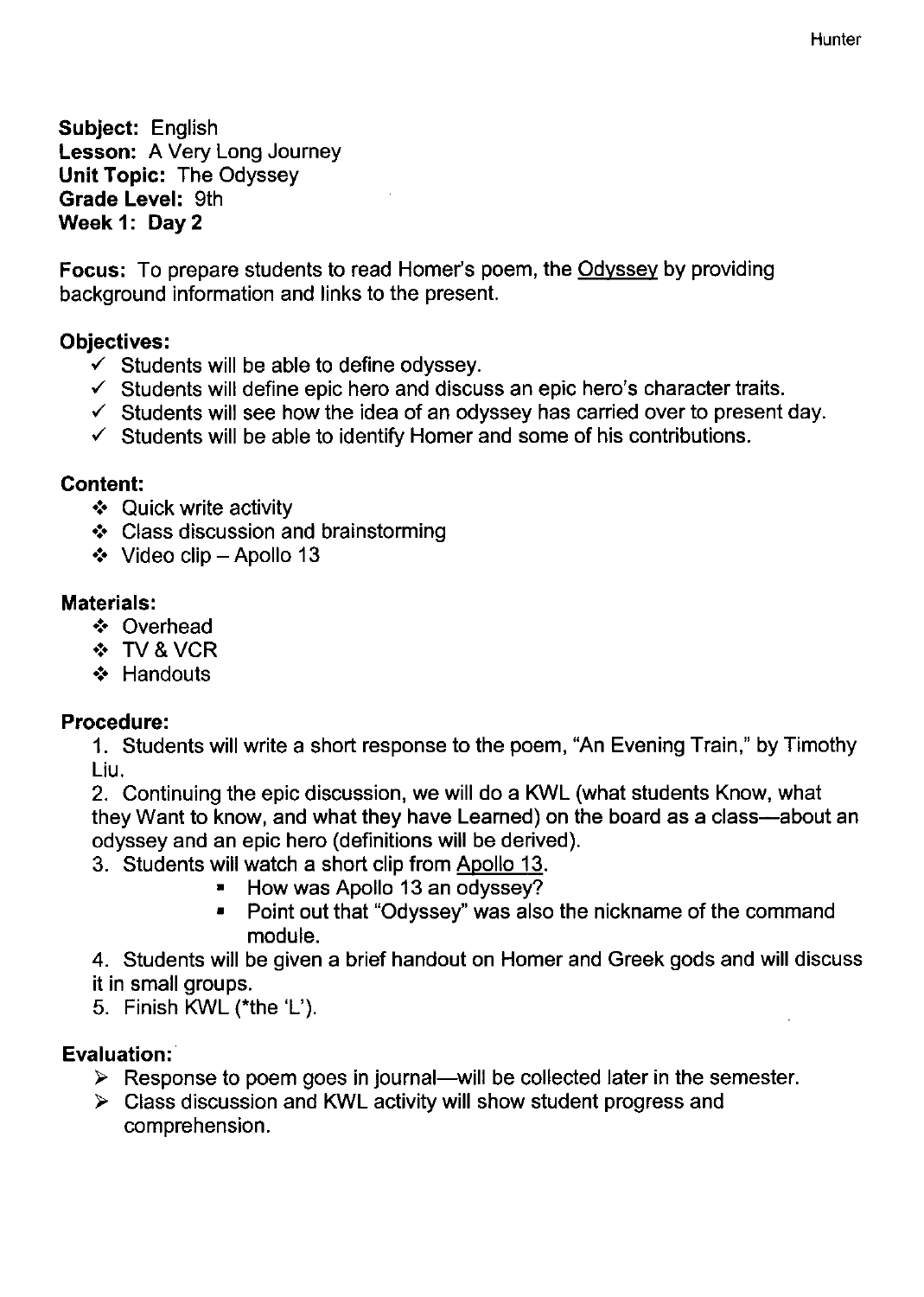**Hunter** 

Subject: English Lesson: Preparing for an Odyssey Unit Topic: The Odyssey Grade Level: 9<sup>th</sup> Week 1: Dav 3

Focus: To prepare students to begin reading and understanding the Odyssey.

#### Objectives:

- $\checkmark$  Students will be able to recognize new vocabulary and draw meanings from context .
- $\checkmark$  Students will be able to talk about characters and setting in the Odyssey.

#### Content:

- .:. Class discussion
- .:. Small group work
- ❖ Reading

#### Materials:

- .:. Books
- .:. Overhead

#### Procedure:

1. Put students in small groups (there are 28 characters and 4 classes, so I want 7 groups in each class = 3-4 per group) and explain that they will be working together throughout the unit (on character charts, vocab. game, group epics, etc.)

2. Introduce vocab.—first by putting sentences on board/overhead and deriving meaning through context—students write these in journals.

3. Assign characters to groups (complete list on page 982) and tell students they will need to take notes on their character while reading.

- 4. As a class, read pages 975-979.
- 5. In their assigned groups, students begin reading the Odyssey to page 985.
- 6. As a class, do Review & Assess on pg. 985.
- 7. Assign homework:
	- In journal (on same page as vocab.), write a response to question 7 on page 985 - Do you admire Odysseus? Why or why not? (Must write at least 2 paragraphs).

- $\triangleright$  Students will be given participation points for contributing to their groups (I will walk around monitoring them, asking/answering questions, and ensuring that everyone stays on task).
- $\triangleright$  Student participation during the review will show their ability to recall, interpret, infer, and speculate about the text.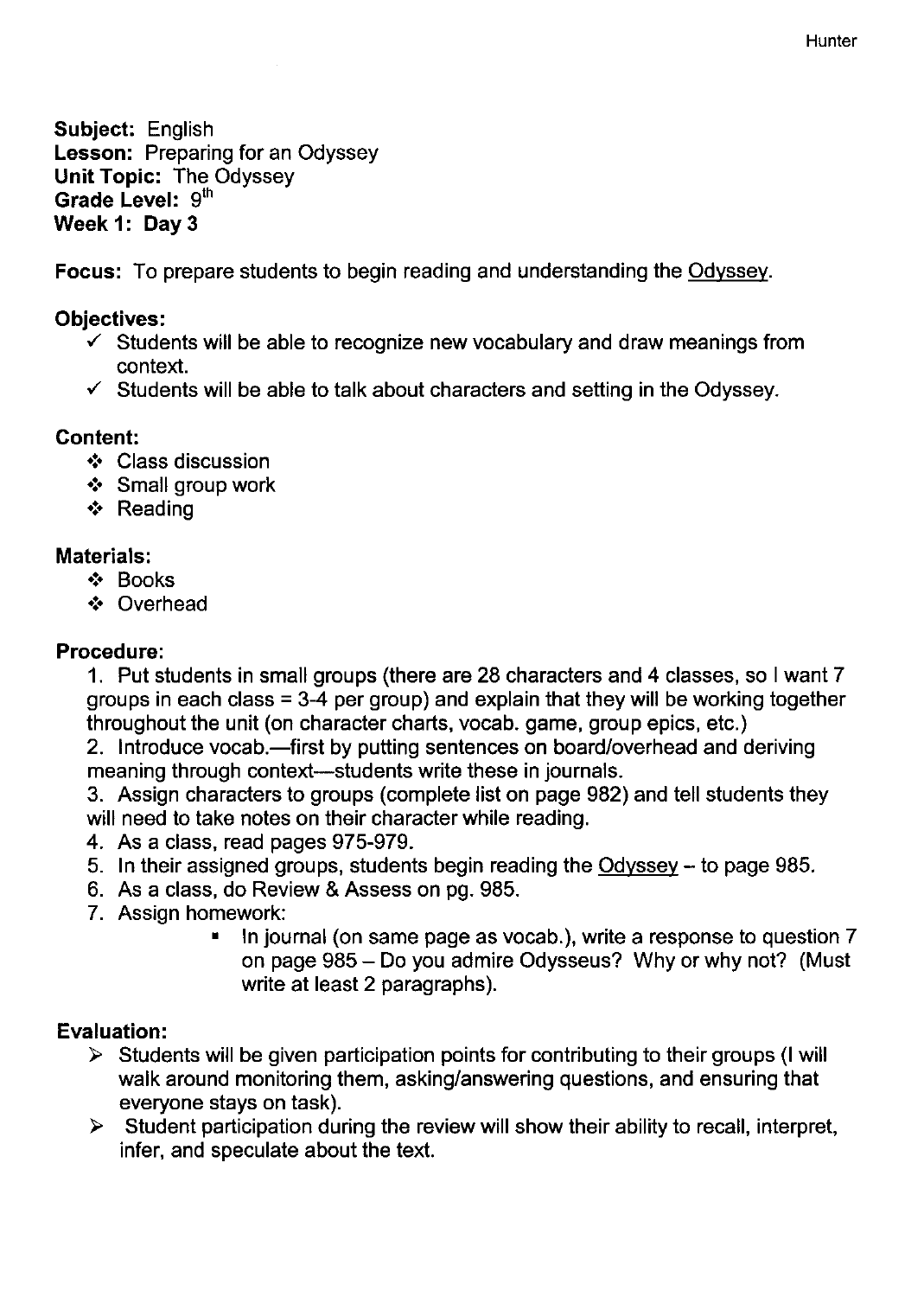Hunter

Subject: English Lesson: The One-Eyed Monster Unit Topic: The Odyssey Grade Level: 9th Week 1: Days 4-5

Focus: To get students actively involved in reading and interpreting the Odyssey.

#### Objectives:

- $\checkmark$  Students will be able to support whether or not they admire Odysseus (to this point in the reading).
- $\checkmark$  Students will be able to trace the importance of their character (if applicable).

#### Content:

- ❖ Reading
- .:. Small group work
- ❖ Discussion

#### Materials:

.:. Books

#### Procedure:

1. Students will be given time to share journal response entries from previous day (may summarize).

2. Enlarged map (from pg. 1013) will be on bulletin board and we will begin tracing Odysseus' voyage/progress as he makes his way back to Ithaca.

3. As a class, we will read from pg. 986-1004 (depending on how this goes, we may vary-sometimes reading in small groups, sometimes following along with CD-ROM).

4. Do Review & Assess on pg. 1004 (in groups, then share answers with class).

- 5. Work on character charts-rough sketches, gathering information.
- 6. If time permits, play vocabulary card game.

- $\triangleright$  Students' response journals (shared and later collected) will show their understanding of Odysseus and their ability to relate to the text.
- $\triangleright$  Students will be given participation points for being actively involved in their groups (I will be monitoring).
- $\triangleright$  The Review & Assess activities will show students' ability to recall, interpret, infer, and speculate about the text.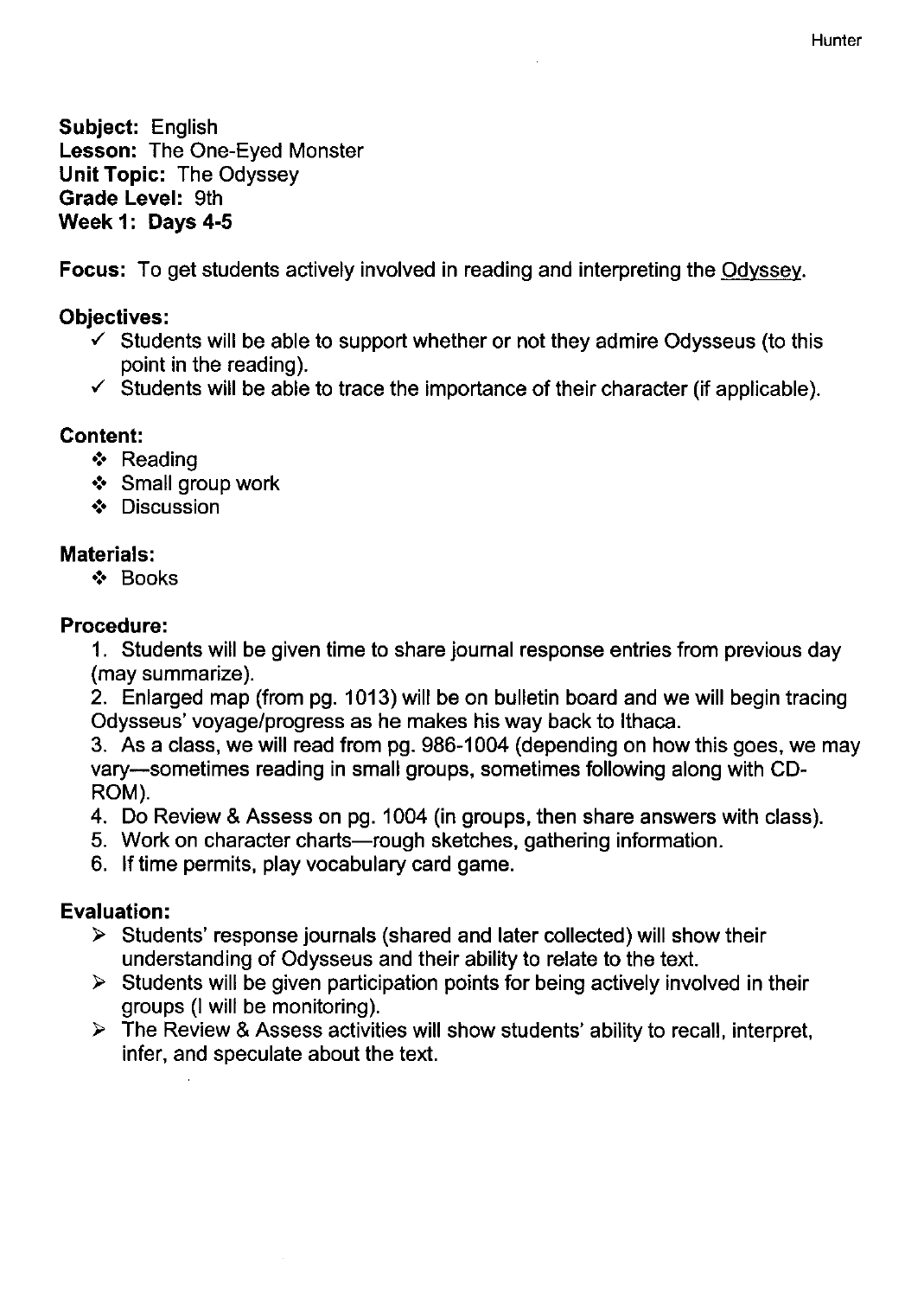Subject: English Lesson: "I'm not listening, I can't hear you.." Unit Topic: The Odyssey Grade Level:  $9<sup>th</sup>$ Week 2: Days 1-2

Focus: To prepare students for writing group epics—they will be constructing their own resources through reading and writing.

#### Objectives:

- $\checkmark$  Students will be able to discuss the text and Odysseus' progress.
- $\checkmark$  Students will be able to name some possible present day "epic heroes."
- $\checkmark$  Students will give a description of their character-his/her contributions, role, etc, and be able to give informed reasons for why that character is involved in the text.

#### Content:

- ❖ Character maps
- .:. Class discussion
- .:. Small group work

#### Materials:

- .:. Books
- $\div$  Art supplies
- .:. Overhead

#### Procedure:

- 1. (Day 6) For an initial writing activity, students will each brainstorm a short (3-5) list of present-day epic heroes and give support (qualifying characteristics).
- 2. As a class, we will review what has happened so far.
	- Where is Odysseus (update map)
	- What is taking place back in Ithaca?
- 3. In groups again, finish reading part I.
- 4. Do Review & Assess on pg. 1017 share with class.
- 5. In groups, discuss Make a Judgment (#6 pg. 1017): Do the members of the crew deserve the punishment they receive for killing the cattle? Take a class vote.
- 6. Work on character maps.
- 7. Assign homework:
	- Page 1019 Writing: Write 1-2 pages comparing/contrasting the concept of a hero.
	- **-** Look back on previous journal entrie(s).
	- $\blacksquare$  Due in 2 days
	- In essay, show similarities and differences between Odysseus and other heroes, real or imaginary. Include several different points of comparison.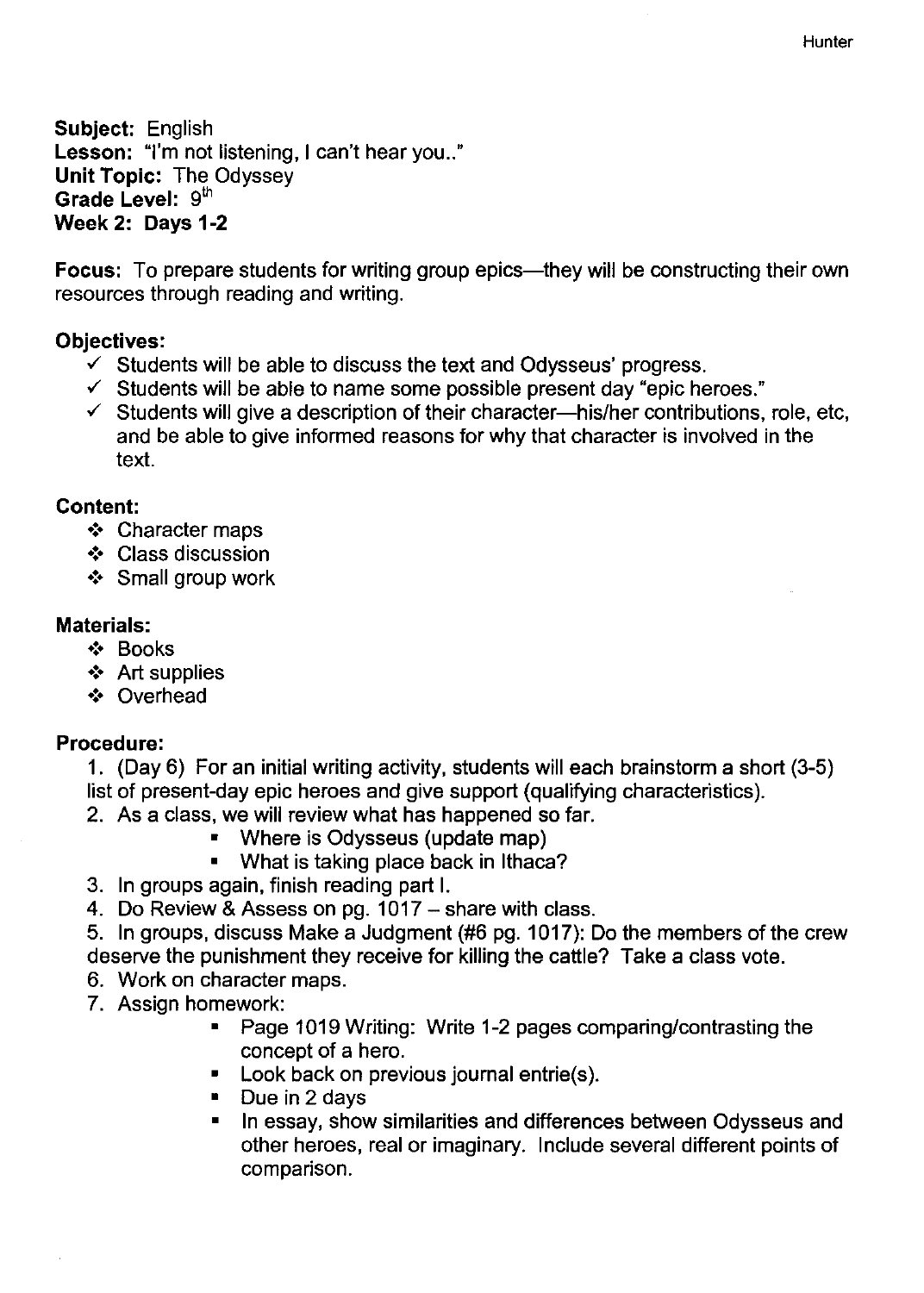• Handout for assignment and rubric.

- $\triangleright$  The journal, collected later, is a resource for the homework essay and will be checked for completion and evidence of thoughtful writing.
- $\triangleright$  Class discussion and participation will demonstrate student understanding and progress.
- > Assigned essay will demonstrate student's ability to make connections and provide supporting evidence.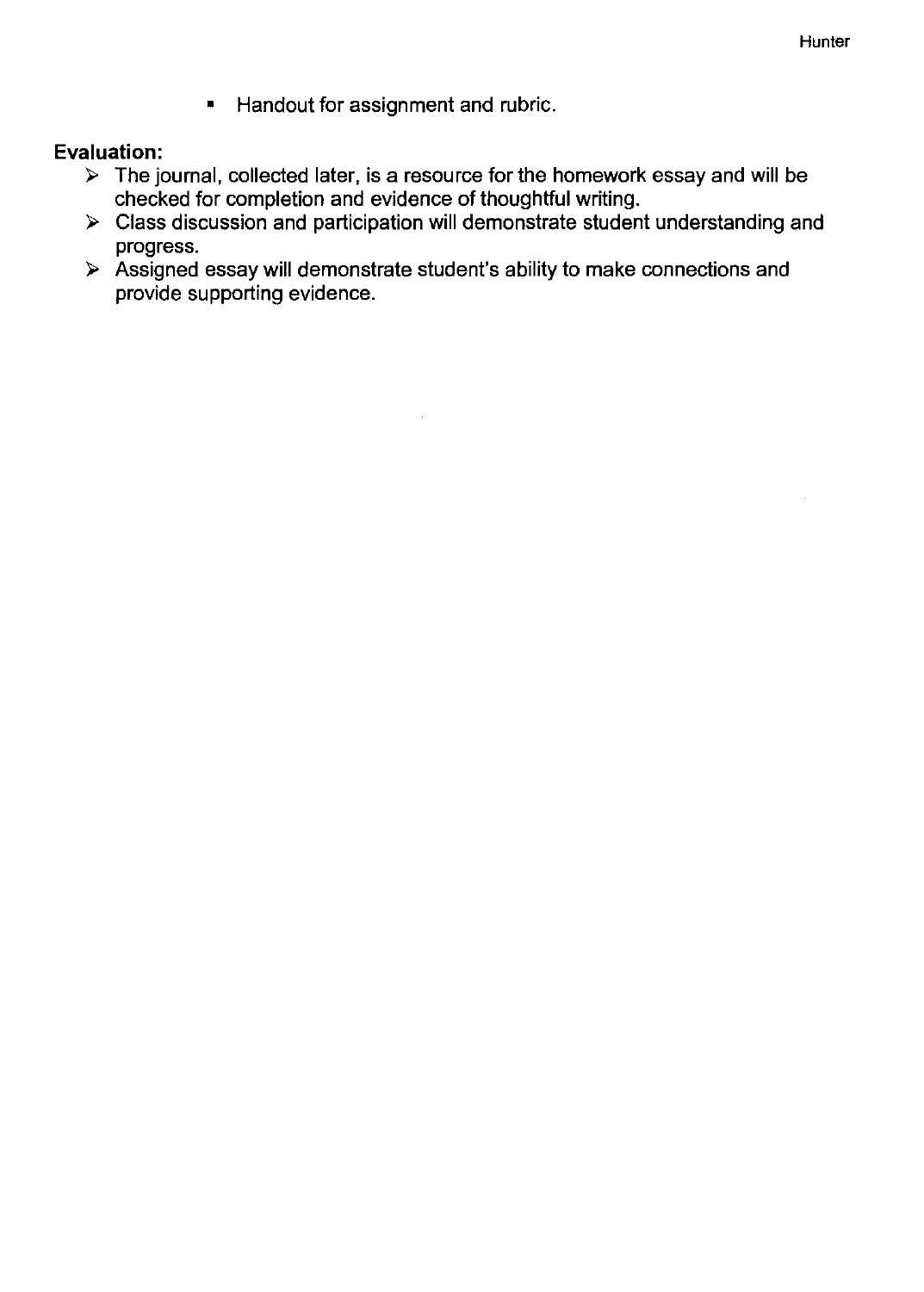Subject: English Lesson: Homeward Bound Unit Topic: The Odyssey Grade Level: 9<sup>th</sup> Week 2: Day 3

Focus: Ensure all students understand the Odyssey and are able to make connections. Check student progress and conference.

#### Objectives:

- $\checkmark$  Students will be able to recall, interpret, and make predictions concerning the text.
- $\checkmark$  Students will be able to continue tracing character's involvement (if applicable).
- $\checkmark$  Students will be able to recognize new vocabulary and draw meaning from context.

#### Content:

- .:. Discussion/review
- .:. Group work
- .:. Vocabulary development
- .:. Character maps

#### Materials:

- .:. Books
- .:. Overhead
- ❖ Art supplies

#### Procedure:

- 1. Students will be given the first 10-15 minutes to work on character maps.
- 2. As a class, we will do the Review & Assess on pages 1018-1019.
	- We will make a conflict chart like the model (transparency).
	- Review term "conflict"
- 3. As a class, we will go over page 1020, including vocabulary development.
- 4. Students will get in their groups and begin reading (pg. 1021-1027). What they do not finish in class will be assigned as homework.
- 5. While groups are reading, I will walk around and conference with each group to see how they are doing and talk with each student about his/her essay.
- 6. Remind students that essays are due tomorrow!

- $\triangleright$  Student participation in the review session will show their comprehension of the text.
- $\triangleright$  Character maps will show students' close reading and identification of a particular character's role.
- $\triangleright$  Conferencing will be a time to check student progress as well as answer any questions.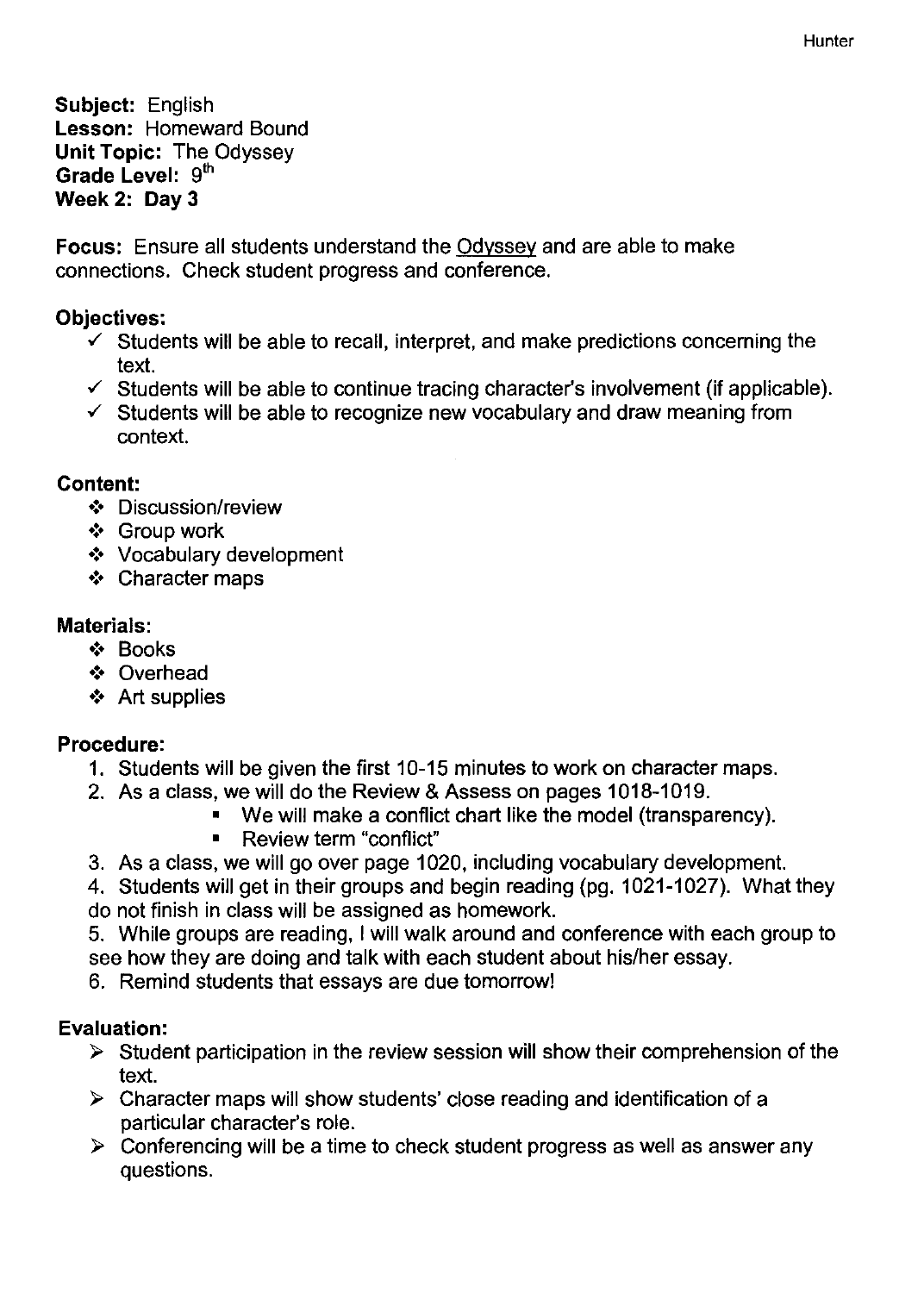Subject: English Lesson: Reclaiming the Home Unit Topic: The Odyssey Grade Level: 9th Week 2: Day 4

Focus: Students will make predictions and discover if they are right.

#### Objectives:

- $\checkmark$  Students will be able to recall and discuss the text with peers.
- $\checkmark$  Students will answer questions concerning the text.

#### Content:

- ❖ Writing activity
- .:. Discussion
- ❖ Reading

#### Materials:

.:. Books

#### Procedure:

1. Students will turn in their essays.

2. For an initial writing activity, students will write 1-2 paragraphs (or a poem, comic, etc.) in their journals predicting what will happen when Odysseus' identity is made known.

- Will he be recognized right away?
- Will he be gladly received?
- Will he be challenged?
- 3. In groups (option of CD-ROM), students will read to page 1037.
- 4. Do Review & Assess.
- 5. Discuss answers with class.

- $\cdot$  Journals will be collected at the end of the unit and graded for completion, thought, and evidence of reading and interpreting the text.
- $\div$  Discussion and participation will demonstrate student progress and comprehension.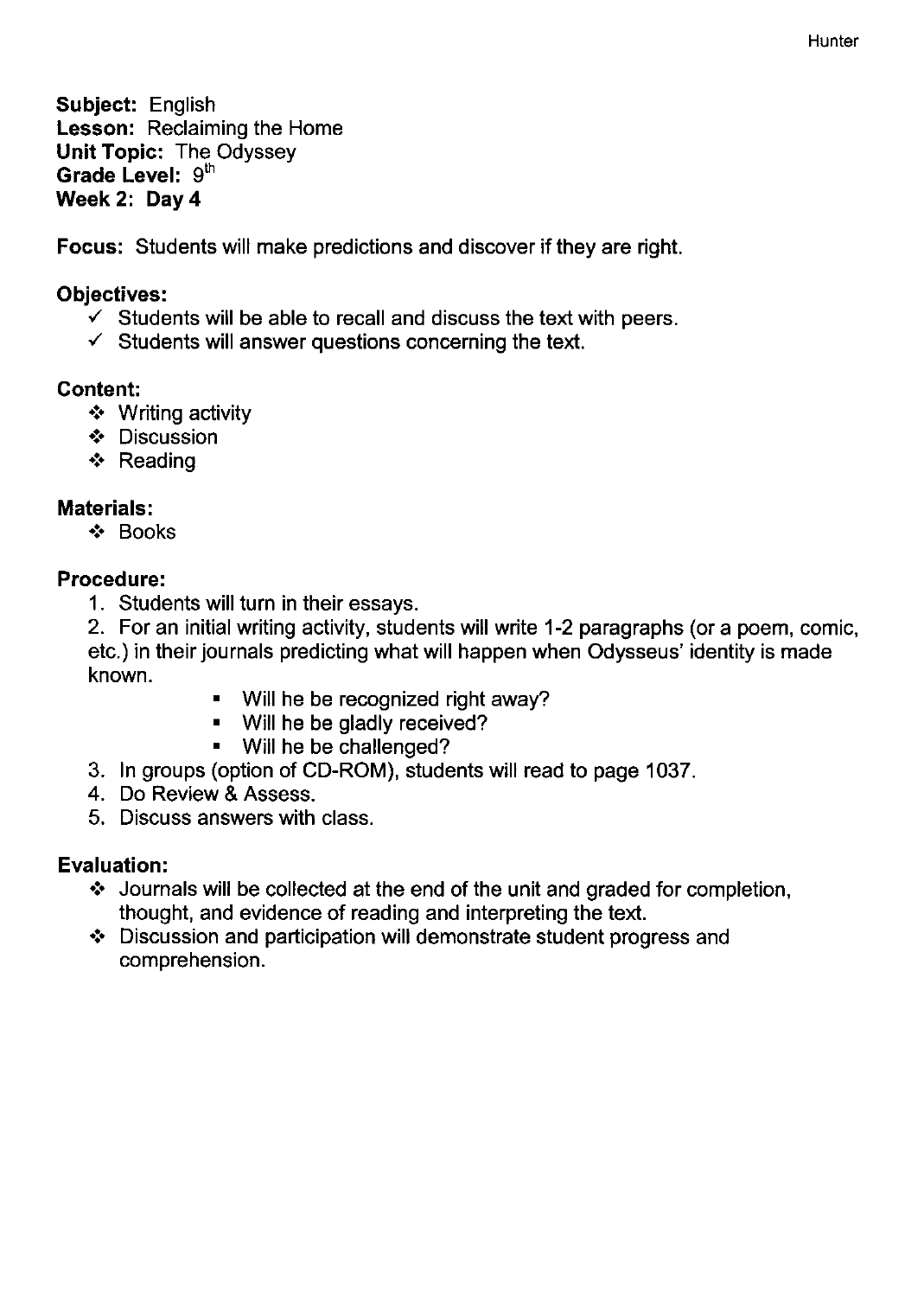Subject: English Lesson: Home Sweet Home Unit Topic: The Odyssey Grade Level: 9th Week 2: Day 5

Focus: Students will discover the epic's resolution and determine if it matches their predictions.

#### Objectives:

- $\checkmark$  Students will be able to respond to the text while recalling and interpreting events and characters.
- $\checkmark$  Students will compare the epic's ending with earlier predictions they may have made.

#### Content:

- .:. Writing activity
- ❖ Discussion
- ❖ Group work -- reading
- .:. Character maps

#### Materials:

- .:. Books
- ❖ Art supplies

#### Procedure:

1. As an initial writing activity, students will write a journal page further predicting the outcome in Ithaca. In a sense, they will re-write the ending before reading it.

- **E** How will Penelope receive Odysseus?
- **Will Odysseus survive?**
- 2. In groups, students will finish reading Part II.
- 3. Do Review & Assess on page 1046 share with class.
- 4. As a class, do Review & Assess on pages 1047-1049:
	- **Exercise Connecting Literary Elements**
	- **Extend Understanding**
	- Vocabulary Development
	- **Grammar Link**
- 5. Finish working on character maps and map on bulletin board.
- 6. Display character maps in classroom.
- 7. Hand out Odyssey crossword puzzle for extra credit.

- ❖ Journal will be collected and graded later.
- ❖ Participation in groups and class discussion shows student involvement and understanding.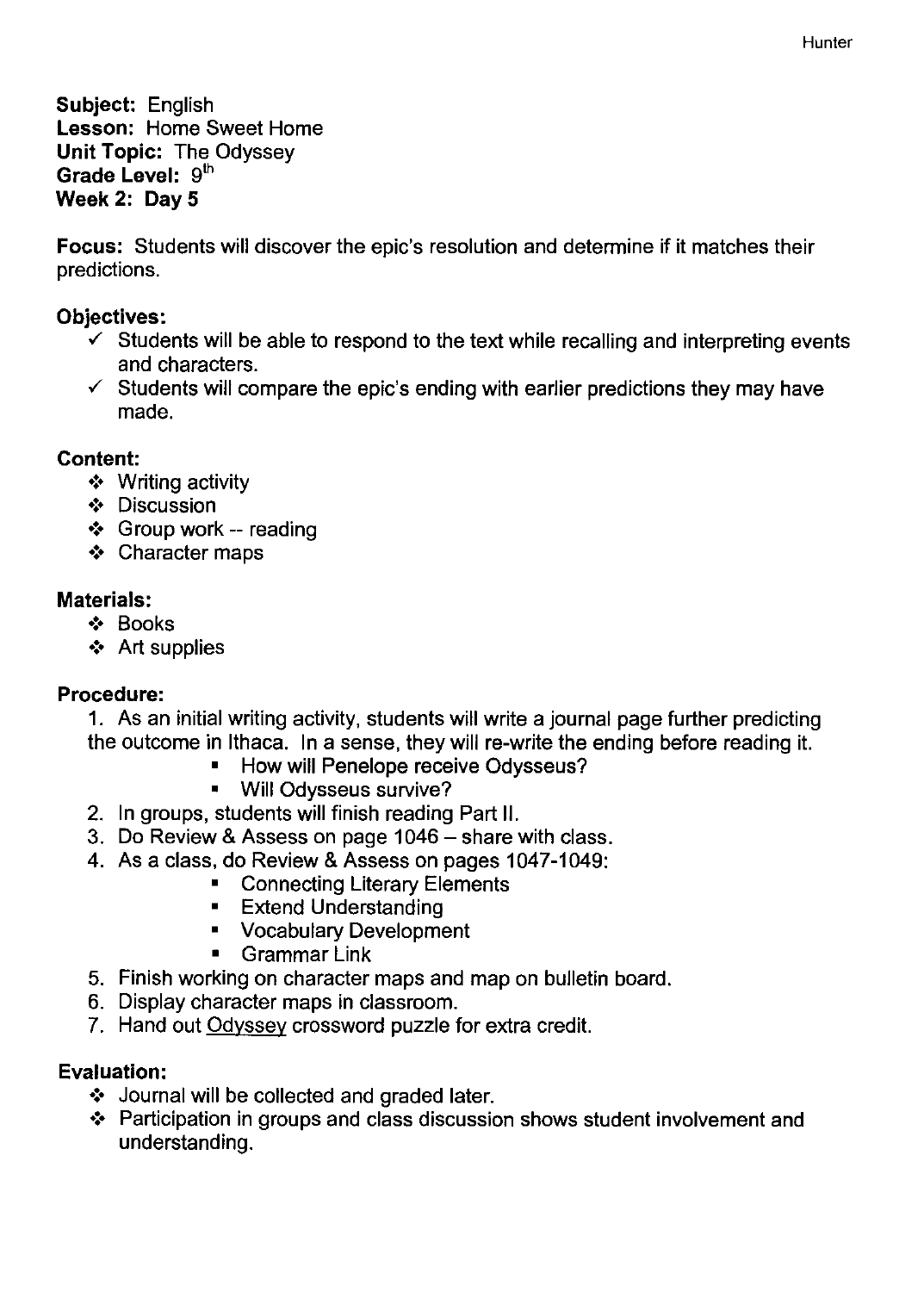- $\bm{\hat{v}}$  . Character maps show student ability to work together, find details within the text, interpret a character, and display a character's role .
- ❖ Extra credit crossword puzzle will require some extra research and will be worth 5 points.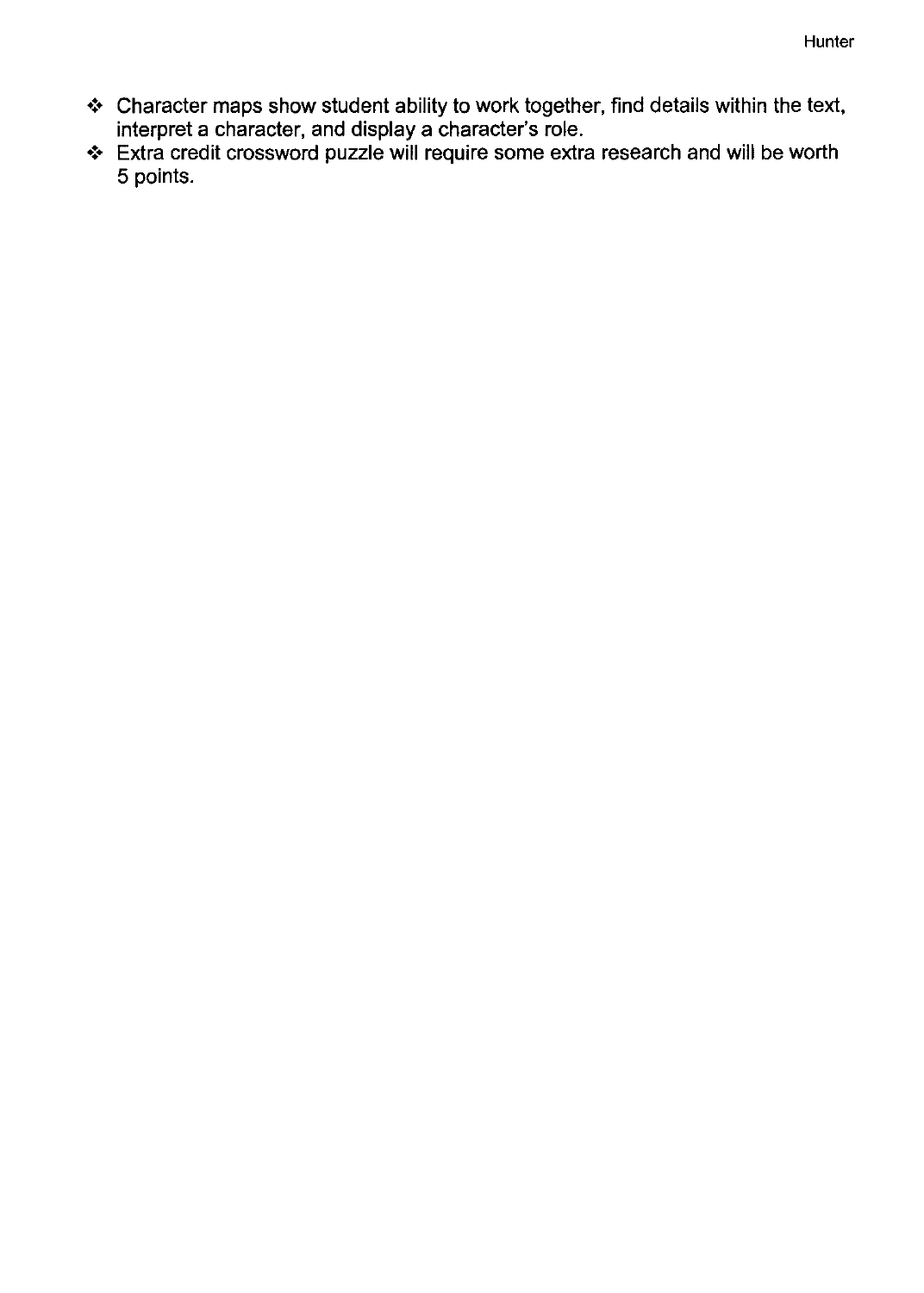**Hunter** 

Subject: English Lesson: Bringing it All Together Unit Topic: The Odyssey Grade Level: 9th Week 3: Day 1

Focus: Students will be able to see how their thoughts have progressed concerning the text read and topic discussed.

#### Objectives:

- $\checkmark$  Students will see how/if their thinking has changed concerning an epic and the idea of an odyssey.
- $\checkmark$  Students will be able to relate events in the Odyssey to present day.
- $\checkmark$  Students will be able to define, spell, and use the vocabulary from the unit.

#### Content:

- .:. Class discussion
- .:. Vocabulary game
- .:. Review

#### Materials:

- .:. Board
- .:. Vocabulary game cards
- .:. Group epic assignment (handout)

#### Procedure:

1. As a class, we will review our class discussion from the beginning of the unit (look at KWL).

2. Students will share examples of present day epic heroes and how qualities Odysseus possesses (arête--intellectual as well as physical excellence) might be present today in other forms, still regarded as heroic (a research scientist, inventor, marathon runner, philanthropist....).

- 3. We will review answering any questions.
- 4. Give students Group Epic Assignment (they will have already been told to expect

it-first day groups were assigned). Explain when it is due, give rubric, have example (mine!).

5. In groups, play vocabulary game.

- $\cdot$  Student participation in class discussion will demonstrate how their thoughts have changed/progressed.
- $\triangle$  Students' examples of present day epic heroes will show their ability to relate the text to *now .*
- $\cdot$  The vocabulary game will demonstrate student knowledge of the vocabulary and ability to incorporate the words into daily usage.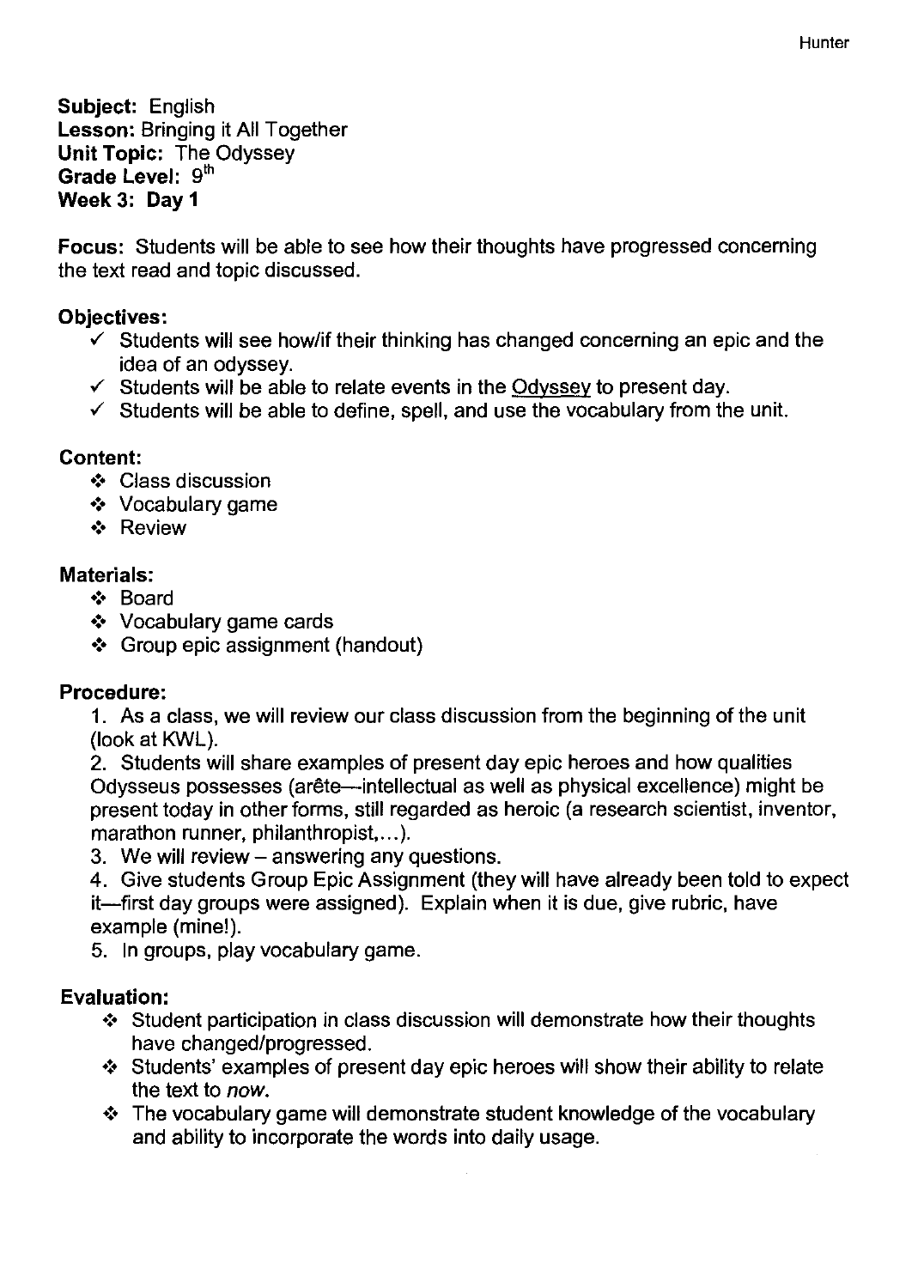**Hunter** 

Subject: English Lesson: 0' Brother Where Art Thou? Unit Topic: The Odyssey Grade Level: 9th Week 3: Days 2-3

Focus: Watch movie and make comparisons—see how an ancient text can translate into modern entertainment.

#### Objectives:

- $\checkmark$  Students will be able to see how the Odyssey has influenced/inspired present entertainment.
- $\checkmark$  Students will be able to identify similarities between the Odyssey and the film, O' Brother Where Art Thou?

#### Content:

- .:. Watch movie
- .:. Notes
- .:. Discussion

#### Materials:

❖ TV and VCR

#### Procedure:

- 1. Watch 0' Brother Where Art Thou?
- 2. Students will keep notes on similarities between characters/events in the Odyssey and the film.
- 3. Discuss film.

- ❖ Students' notes will be turned in with journals for evaluation.
- Class discussion will show that students were able to make connections between the film and the text and find ways the text was modernized.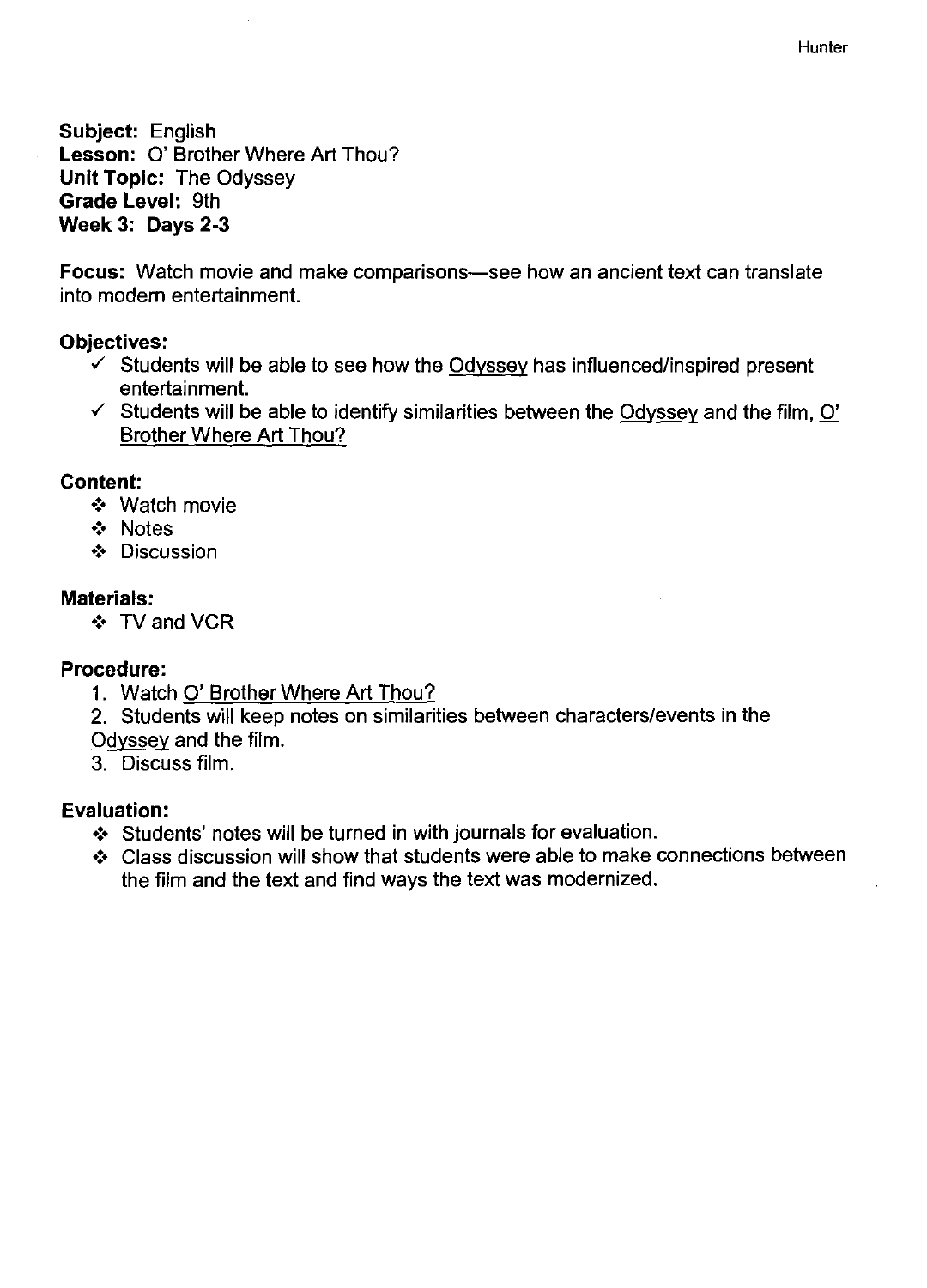Subject: English Lesson: Writing an Epic Unit Topic: The Odyssey Grade Level: 9<sup>th</sup> Week 3: Days 4-5 - Week 4: Days 1-3

Focus: Students will write group epics depicting a character who might be a real life epic hero.

#### Objectives:

- $\checkmark$  Students will be able to write group epics depicting a figure as an epic hero.
- $\checkmark$  Students will be able to relate their character's traits as hero qualities.
- $\checkmark$  Students will effectively present their group epics to the class.

#### Content:

- .:. Group work
- ❖ Research
- .:. Presentations
- ❖: Peer evaluations

#### Materials:

- .:. Books
- ❖ Computer lab
- .:. Library
- .:. Journals as resource material

#### Procedure:

- 1. In their original groups, students will review their journals and select one person/character they would like to write an epic about (200 lines).
- 2. Students will be given time to research in the library and on the Internet.
- 3. Students will work in groups to write the epic.
- 4. Students will present their epics to the rest of the class.
	- We will build a fake fire in the center of the room and sit around itas may have happened during oral tradition.
	- The storytellers act as host and may provide food that fits in with the time and setting of their epic.
- 5. Each student will evaluate each group's presentation (including his/her own).
- 6. Final copies of each group's epic will be turned in on the first day of the presentations.

- ❖ Group presentations will demonstrate student ability to carry on oral tradition by sharing with the class.
- $\cdot$  The epics—presented and turned in—will show student ability to transfer learning through reading into writing.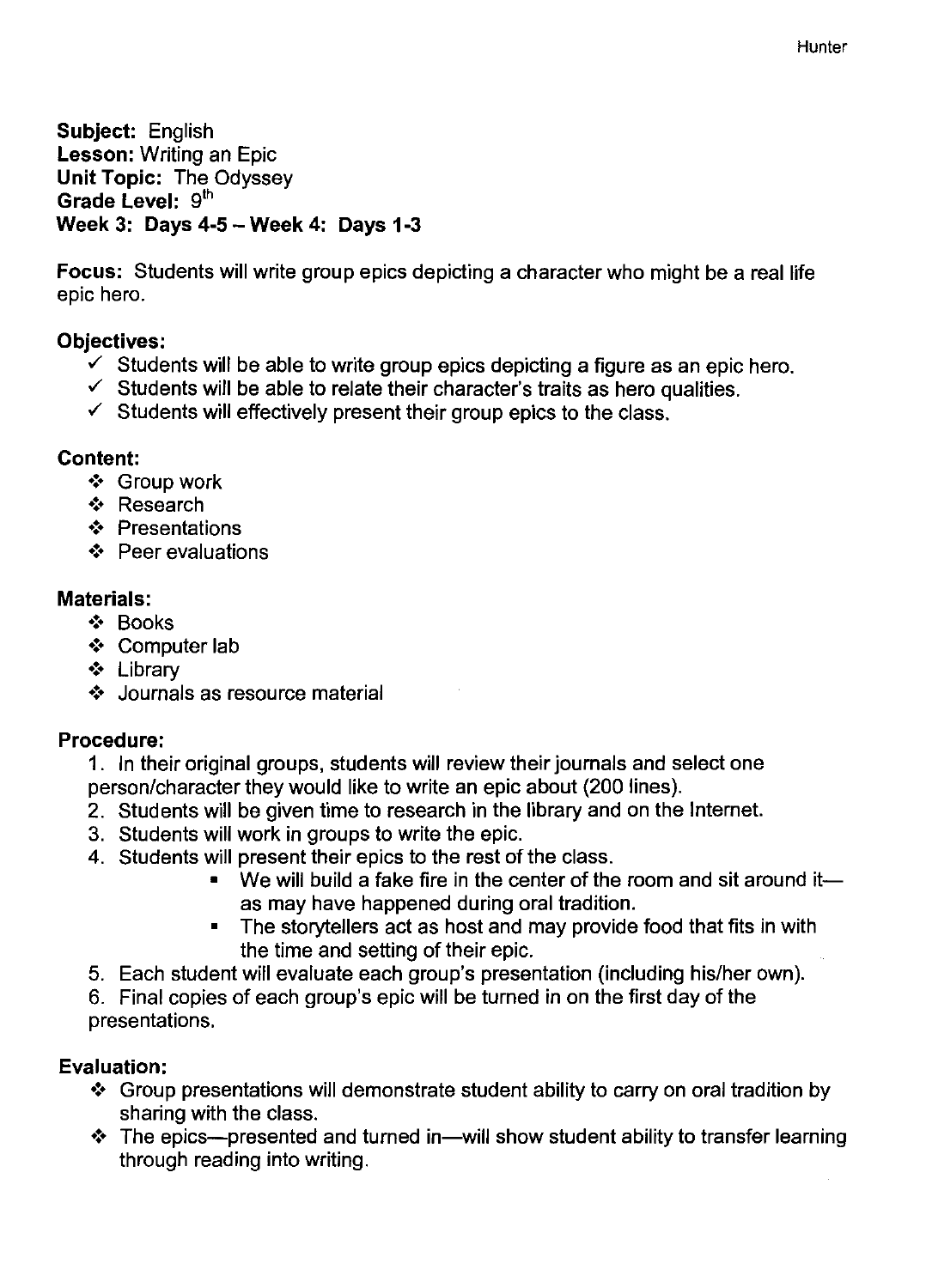$\mathcal{A}^{\mathcal{A}}$ 

❖ Group evaluation and cooperation will show students' ability to be critical thinkers and to work together--combining ideas and resources.

 $\hat{\boldsymbol{\theta}}$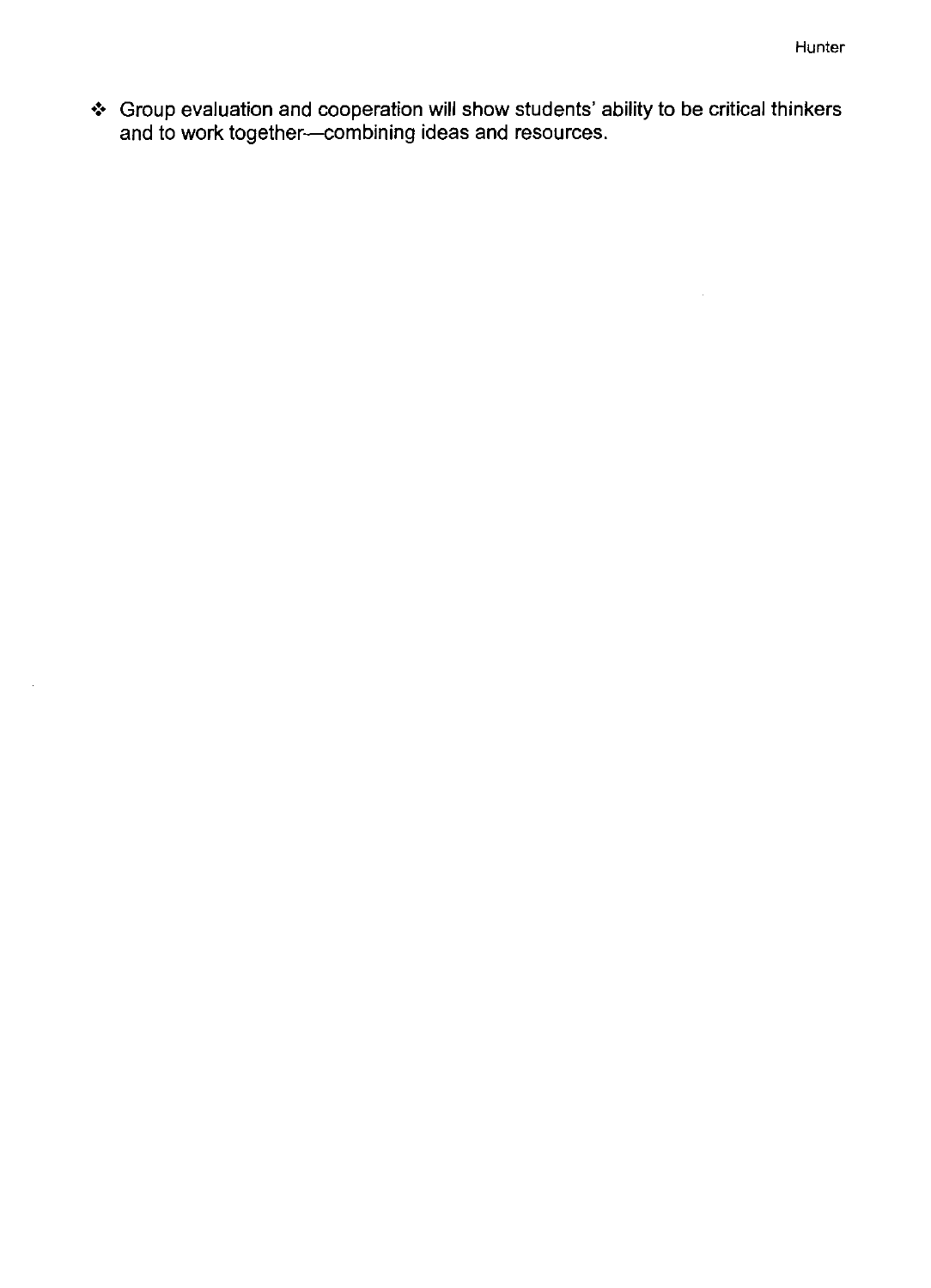# RUBRICS  $\mathbf{C}$ ASSIGNMENTS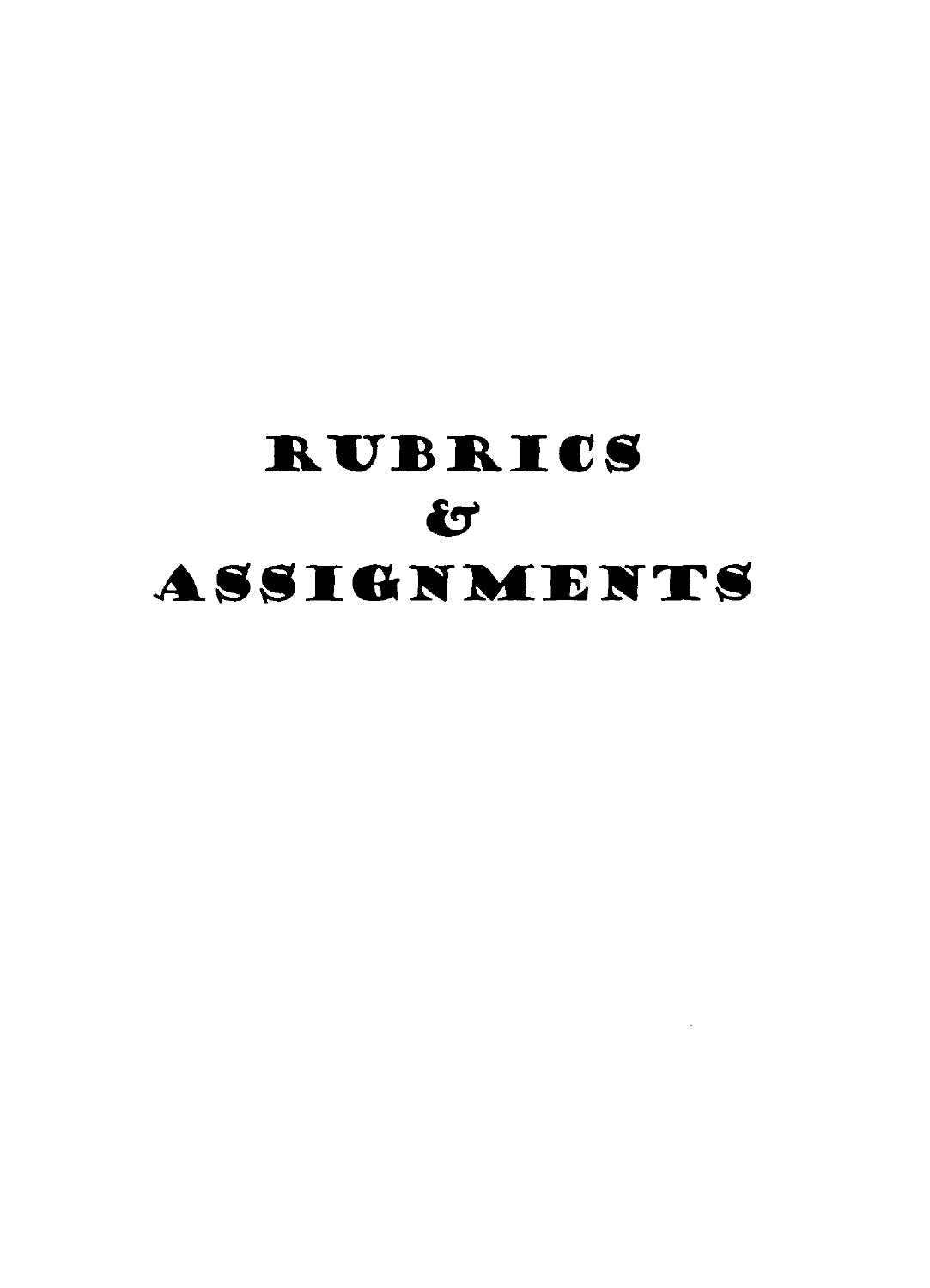Name. \_\_\_\_\_\_\_\_\_\_\_\_\_\_\_\_\_\_\_\_\_\_\_\_\_\_\_\_\_\_\_\_ \_\_

Period,  $\qquad \qquad \qquad \qquad -$ 

#### **Class Journal Rubric**

#### **Effort**

- D Complete: includes all assigned entries
- D Readable: is legible, presentable, coherent
- D Used: used to think, learn, practice, understand

#### **Writing**

- D Fluent: you write with ease about a range of subjects
- D Developed: includes examples, details, quotes, or support (when applicable)

#### **Understanding**

D Thorough: entries show you are trying to fully understand/communicate an idea in writing

D Insightful: shows deep understanding of ideas; goes beyond obvious

#### **Requirements**

- □ Format: all entries clearly list, in the margin, the date and title
- D Organization: entries appear in chronological order

#### **Notes:**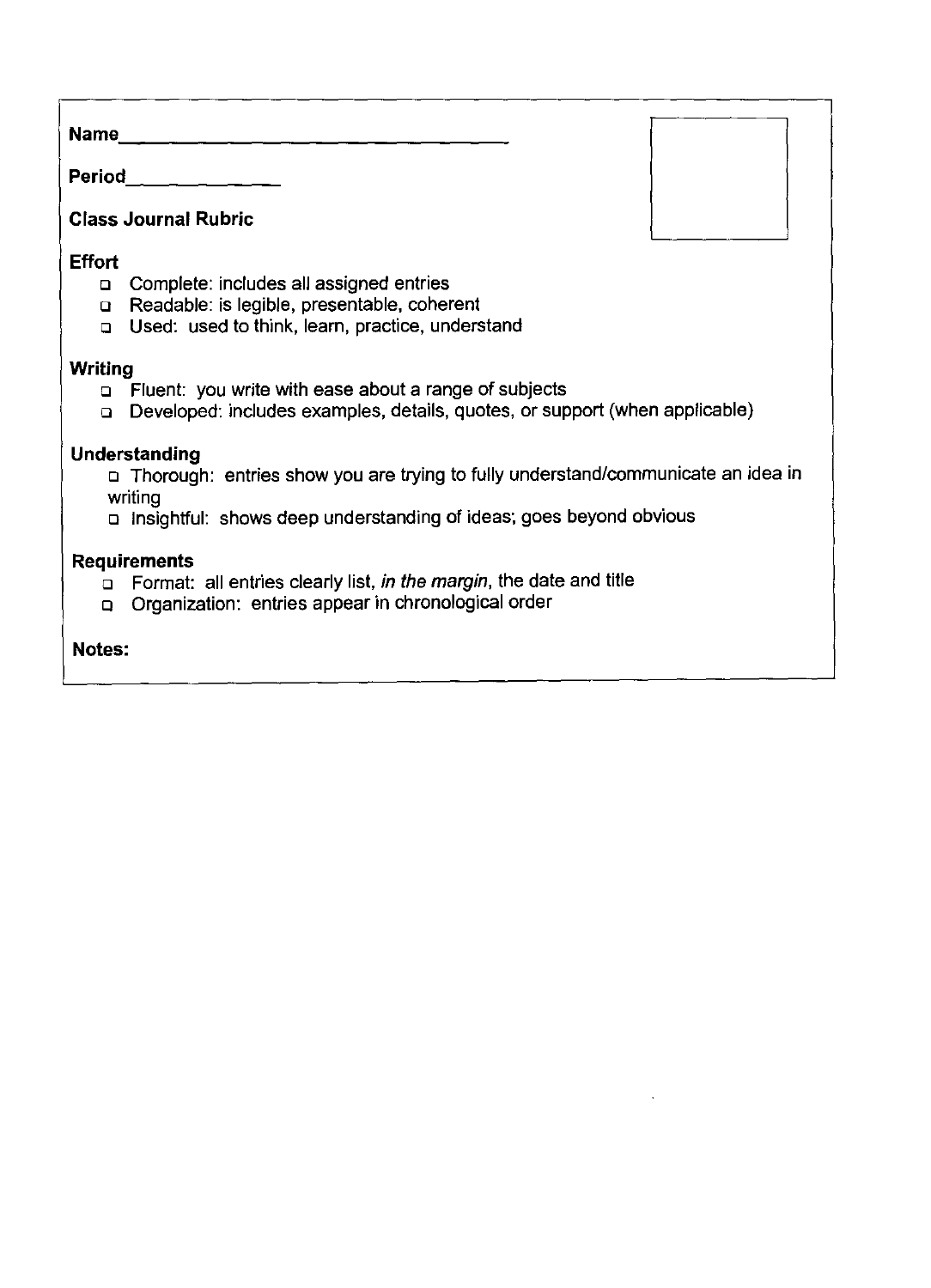An Evening Train Timothy Liu

whistles past hacked-down fields of corn, heading towards a boy who whittles an effigy of himself. We go on sleeping through sirens and crimson strobes flashing on remains no one can identify till we line up at dawn to see who's missing. At the zoo this morning, a girl found half-devoured in a moat, two lions licking their chops, Little Rock, Arkansas the only proof left on her body to show how far she was from home, a tattered copy of The Odyssey later found in her purse. Did she love her life? We warn our children not to lay their ears down on the tracks in wintertime, knowing how it's not always best to know what's coming our way.

**---------------------------------------------------------.----------.-----------**

#### Quick Write:

Write a response to the poem. Do you agree or disagree with the poets last statement, "...it's not always best to know what's coming our way?" Why? Would we change our plans if we knew what was "coming our way?"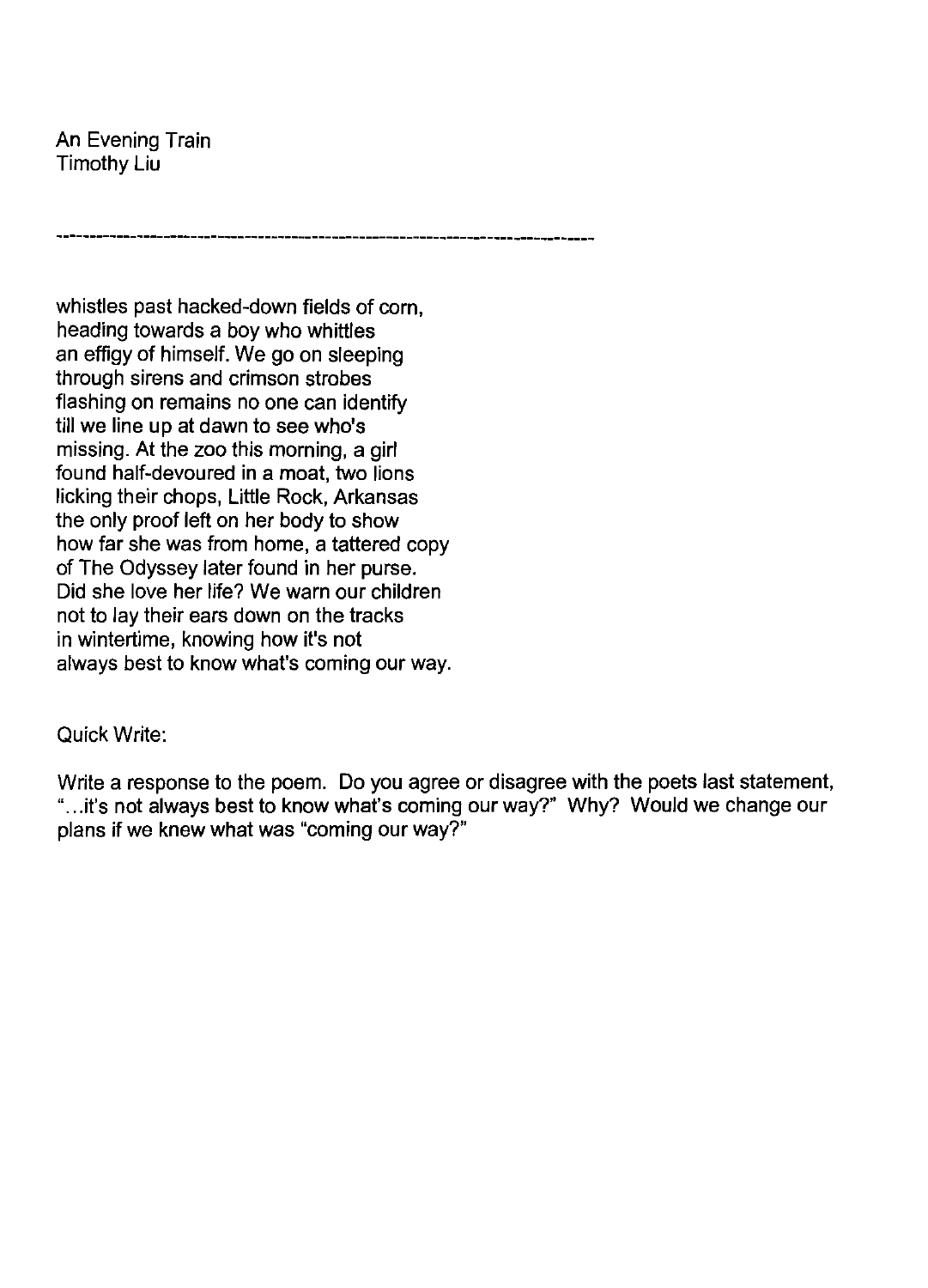Group members:  $\begin{cases}$  Score:

Character:



# **Character Chart Assignment**

In small groups, you will become a character expert during the next few weeks as we read Homer's epic poem, The Odyssey. You will be randomly assigned one of 28 characters and it will be your duty to take notes on that character and make a character chart to display in the classroom. You may want to draw your character, find pictures on the Internet, use library resources, etc. Your character chart will be a poster and *must* include your character's name, physical description (if possible), at least two visual representations, character traits, and role in The Odyssey (how did your character affect Odysseus, or vice versa?).

You will need to turn in one copy of this page at the end of the unit. The exact due date will be given later, with plenty of notice. Be sure to include each group member's name!

You will be graded as follows:

Have fun, be creative, and remember, YOU are the character expert!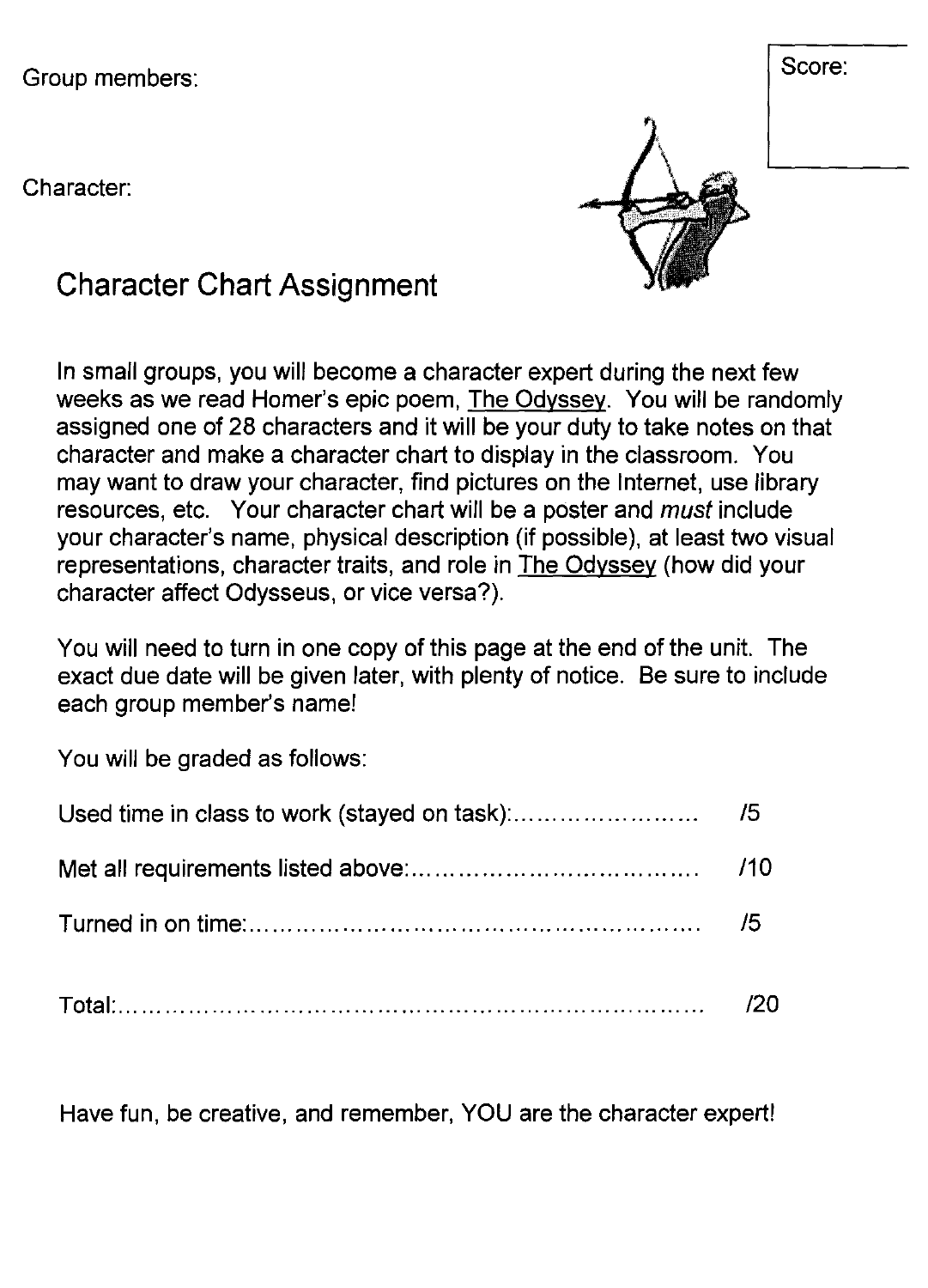Name \_\_\_\_\_\_\_\_\_\_\_\_\_\_\_\_\_\_\_\_\_\_\_\_\_\_ \_

Date \_\_\_\_\_\_\_\_\_ \_ Period \_\_\_\_\_\_\_\_\_\_\_\_\_\_ \_

#### **Comparison-and-Contrast Essay Assignment and Rubric**

In a comparison-and-contrast essay, explore the concept of the hero. In your essay, show similarities and differences between Odysseus and other heroes, real or imaginary. Include several different points of comparison. Your essay should be 1-2 pages, double-spaced, with 1 inch margins, and size 12 standard font. Essays are due in two days, at the beginning of class.

|                         | Score 4                                                                                                                          | Score 3                                                                                                                        | Score 2                                                                                                                | Score 1                                                                                                      |
|-------------------------|----------------------------------------------------------------------------------------------------------------------------------|--------------------------------------------------------------------------------------------------------------------------------|------------------------------------------------------------------------------------------------------------------------|--------------------------------------------------------------------------------------------------------------|
| Audience and<br>Purpose | Clearly<br>provides a<br>reason for a<br>comparison-<br>and-contrast<br>analysis                                                 | Adequately<br>provides a<br>reason for a<br>comparison-<br>and-contrast<br>analysis                                            | Provides a<br>reason for a<br>comparison-<br>and-contrast<br>analysis                                                  | Does not<br>provide a<br>reason for a<br>comparison-<br>and-contrast<br>analysis                             |
| Organization            | Successfully<br>presents<br>information in a<br>consistent<br>organization<br>best suited to<br>the topic                        | Presents<br>information<br>using an<br>organization<br>suited to the<br>topic                                                  | Chooses an<br>organization<br>not suited to<br>comparison<br>and contrast                                              | Shows a lack of<br>organizational<br>strategy                                                                |
| Elaboration             | Elaborates<br>several ideas<br>with facts,<br>details, or<br>examples; links<br>all information<br>to comparison<br>and contrast | Elaborates<br>most ideas with<br>facts, details, or<br>examples; links<br>most<br>information to<br>comparison<br>and contrast | Does not<br>elaborate all<br>ideas; does not<br>link some<br>details to<br>comparison<br>and contrast                  | Does not<br>provide facts or<br>examples to<br>support a<br>comparison<br>and contrast                       |
| Use of<br>Language      | <b>Demonstrates</b><br>excellent<br>sentence and<br>vocabulary<br>variety;<br>includes very<br>few mechanical<br>errors          | <b>Demonstrates</b><br>adequate<br>sentence and<br>vocabulary<br>variety;<br>includes few<br>mechanical<br>errors              | Demonstrates<br>repetitive use of<br>sentence<br>structure and<br>vocabulary;<br>includes many<br>mechanical<br>errors | Demonstrates<br>poor use of<br>language;<br>generates<br>confusion;<br>includes many<br>mechanical<br>errors |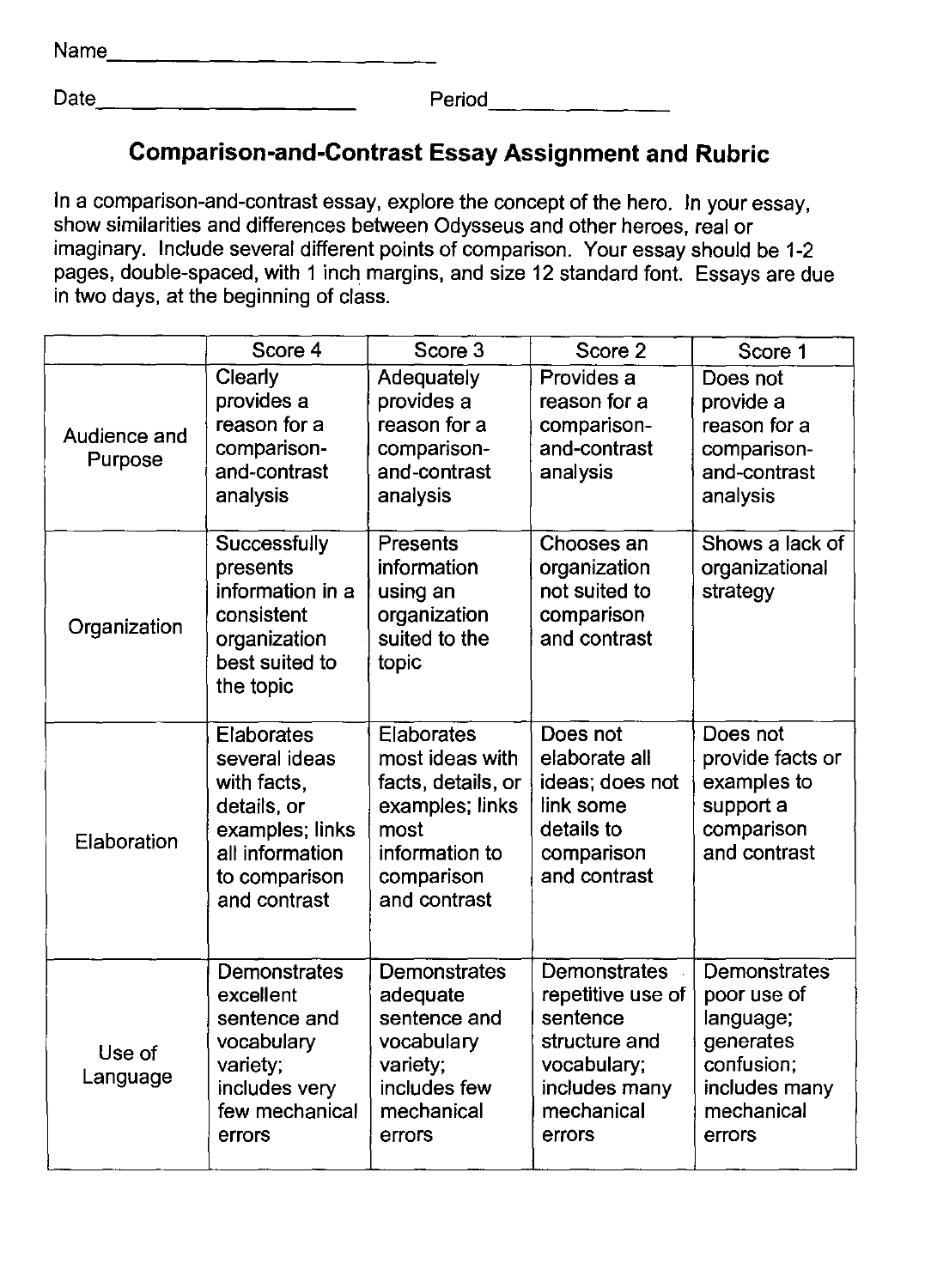Name:

Date:

Hour:



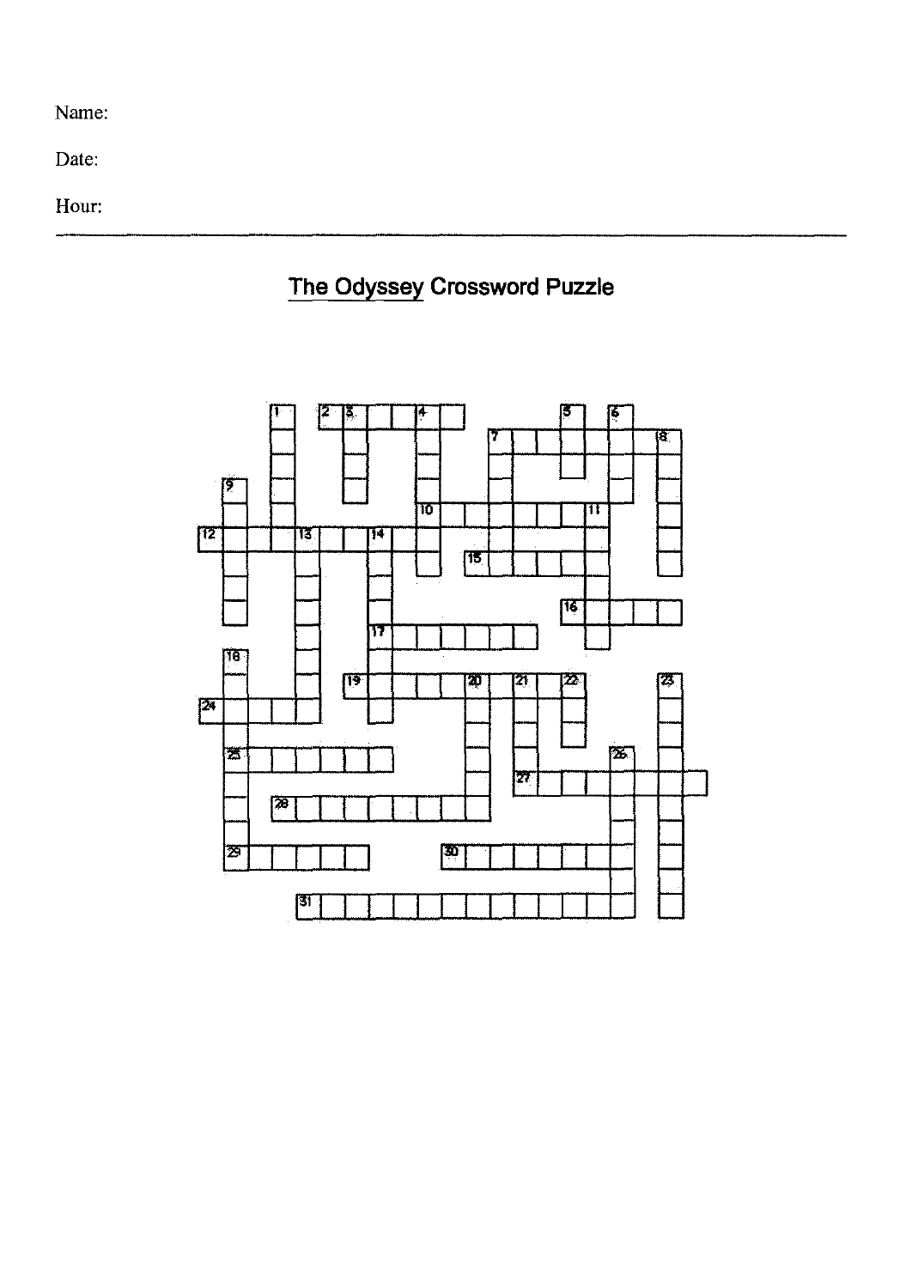#### **ACROSS**

- 2. Odysseus' home
- 7. the Phaeacian king who hosts Odysseus
- 10. the only god who did not pity Odysseus
- 12. the Cyclops blinded by Odysseus
- IS. the messenger of the gods also known as "the giant killer"
- 16. the flowery fruit that can make men forget their homes
- 17. father of Odysseus
- 19. prominent suitor who is the arch-enemy of Telemachus
- 24. imprisoned Odysseus's men in a pig sty before becoming his lover
- 25. member of Odysseus crew who is encountered in the underworld
- 27. young daughter of Alcinous who is tall and beautiful as a goddess

28. sucked down salt water exposing her interior vortex then vomited it up seething over like a cauldron over a blazing fire

- 29. Odysseus had to be tied down to listen to their song
- 30. the god whose cattle was consumed by Odysseus' crew
- 31. giants who pelted rocks down on the the ships of Odysseus' expedition

#### **DOWN**

- I. person who claimed responsibility for the Cyclops' suffering
- 3. where Odysseus' journey home began
- 4. Nymph, envied by the gods for living with a mortal, who delays Odysseus for seven years
- 5. the kind animal cared for by Eumaeus
- 6. herb with black roots and a white blossom given to Oydesseus by Hermes
- 7. goddess who protects and helps Odysseus
- 8. creature with a dreadful bark, twelve feet, six scrawny necks and triple rows of fangs
- 9. father of Zeus
- II. ling ofPylos; the Gerenian Charioteer visited by Telemachus
- 13. wife of Odysseus
- 14. husband of Helen and host of Telemachus
- 18. blind Theban prophet from whom Odysseus sought advice in Hades
- 20. gave Odysseus a leather bag containing the boisterous energies of the wind
- 21. beautiful wife of Menelaus
- 22. relationship of Telemachus to Odysseus
- 23. god who is cuckolded by his wife Aphrodite and Ares
- 26. the people who were raided during Odysseus' first stop on his return from war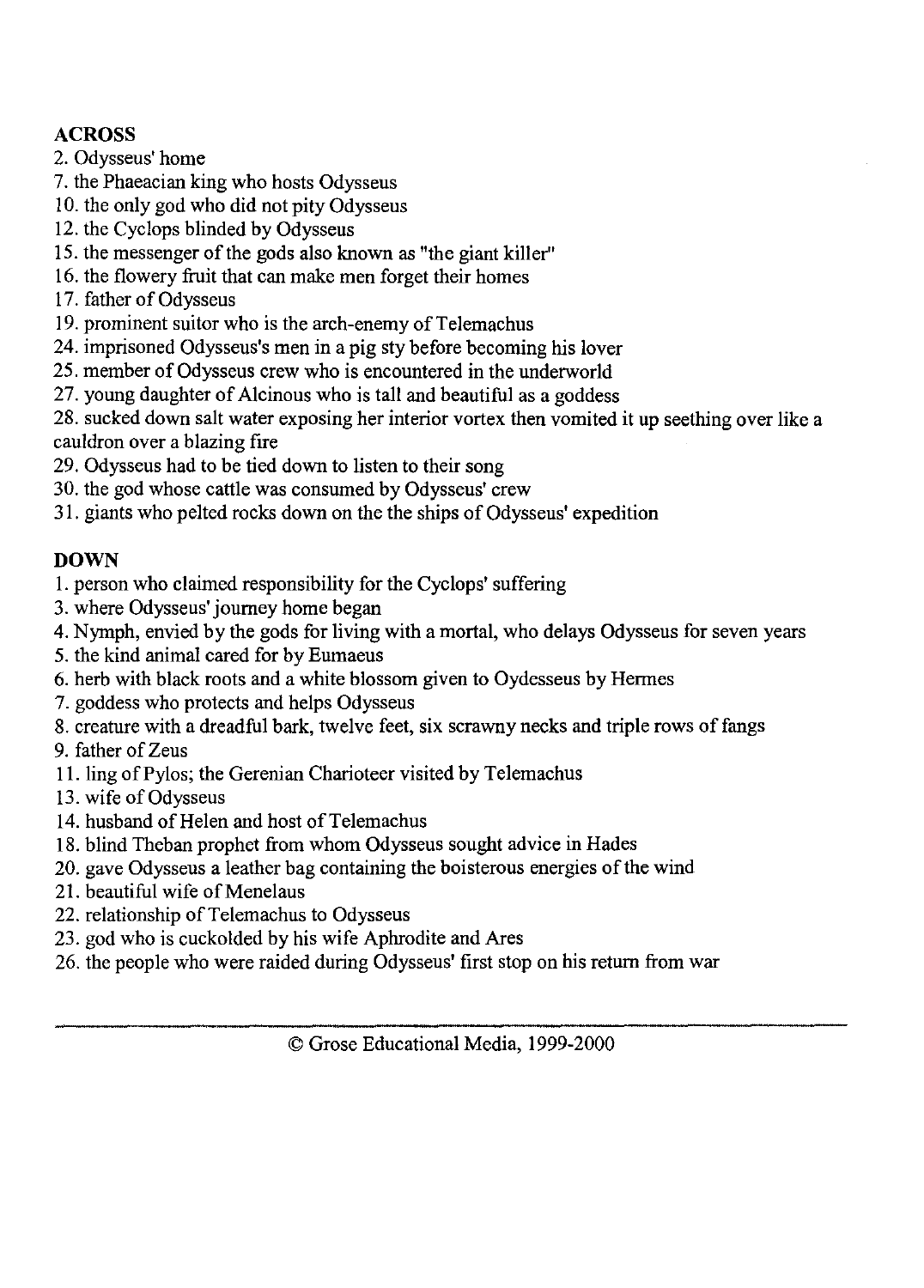## Answer Key for Odyssey Crossword Puzzle

| <b>ACROSS</b>      | <b>DOWN</b>    |
|--------------------|----------------|
| 2. ithaca          | 1. nobody      |
| 7. alcinous        | 3. troy        |
| 10. poseidon       | 4. calypso     |
| 12. polyphemus     | 5. pig         |
| 15. hermes         | 6. moly        |
| 16. lotus          | 7. athene      |
| 17. laertes        | 8. scylla      |
| 19. eurymachus     | 9. cronos      |
| 24. circe          | 11. nestor     |
| 25. elpenor        | 13. penelope   |
| 27 nausicaa        | 14. menelaus   |
| 28. charybdis      | 18. teiresias  |
| 29. sirens         | 20. aeolus     |
| 30. hyperion       | 21. helen      |
| 31. laestrygonians | $22. s$ on     |
|                    | 23. hephaestus |
|                    | 26. cicones    |

© Grose Educational Media, 1999-2000

 $\mathcal{L}^{\text{max}}_{\text{max}}$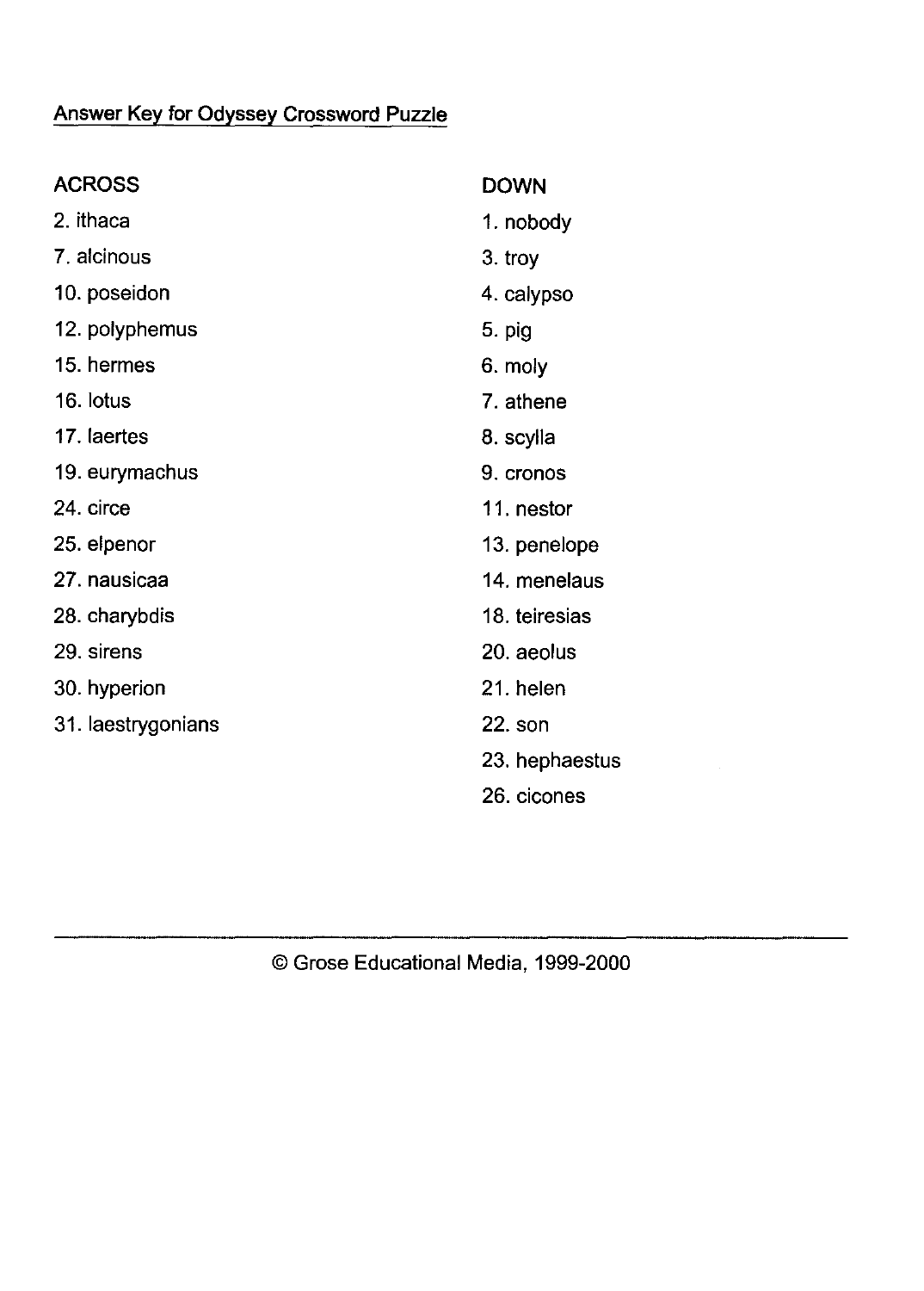# **Group Epic Assignment**

~Introducing a Hero~



We have spent the past several days reading Homer's great epic poem, *The*  Odyssey, and now it is your turn to put your talents to the test. Over the next few days, you and a couple of your classmates will be able to see if you have what it takes to entertain your peers and carryon the success Homer showed us is possible through oral tradition.

In small groups (of 3-4), you will be given in class time to write group epics. The epics need to be at least 200 lines in length and must incorporate characteristics we have discussed as belonging to an epic hero. Each group member must contribute equally to the final product and participation will affect each individual's, as well as the group's, grade.

The point of this project is to be creative and develop your epic hero by exaggerating his/her strengths and exemplifying his/her memorable traits. Your hero needs to be a real life person and needs to be someone that all of your group members are familiar with and agree on---we will go over some possibilities together.

The rubrics will show you how the point system is broken down (project is worth a total of 100 points). In addition to the points assigned to the epic and the presentation, you will also be given 15 points for filling out evaluation sheets over the other groups and 5 points for turning in the attached epic proposal (due at the end of the class period in 2 days).

NO late assignments will be accepted and the final written epics (one per group) must be typed and must include the names of all group members. Poems should be typed in an easily discernible size 12 font. Note that punctuation does count, as well as grammar.

Group members:

Epic topic proposal: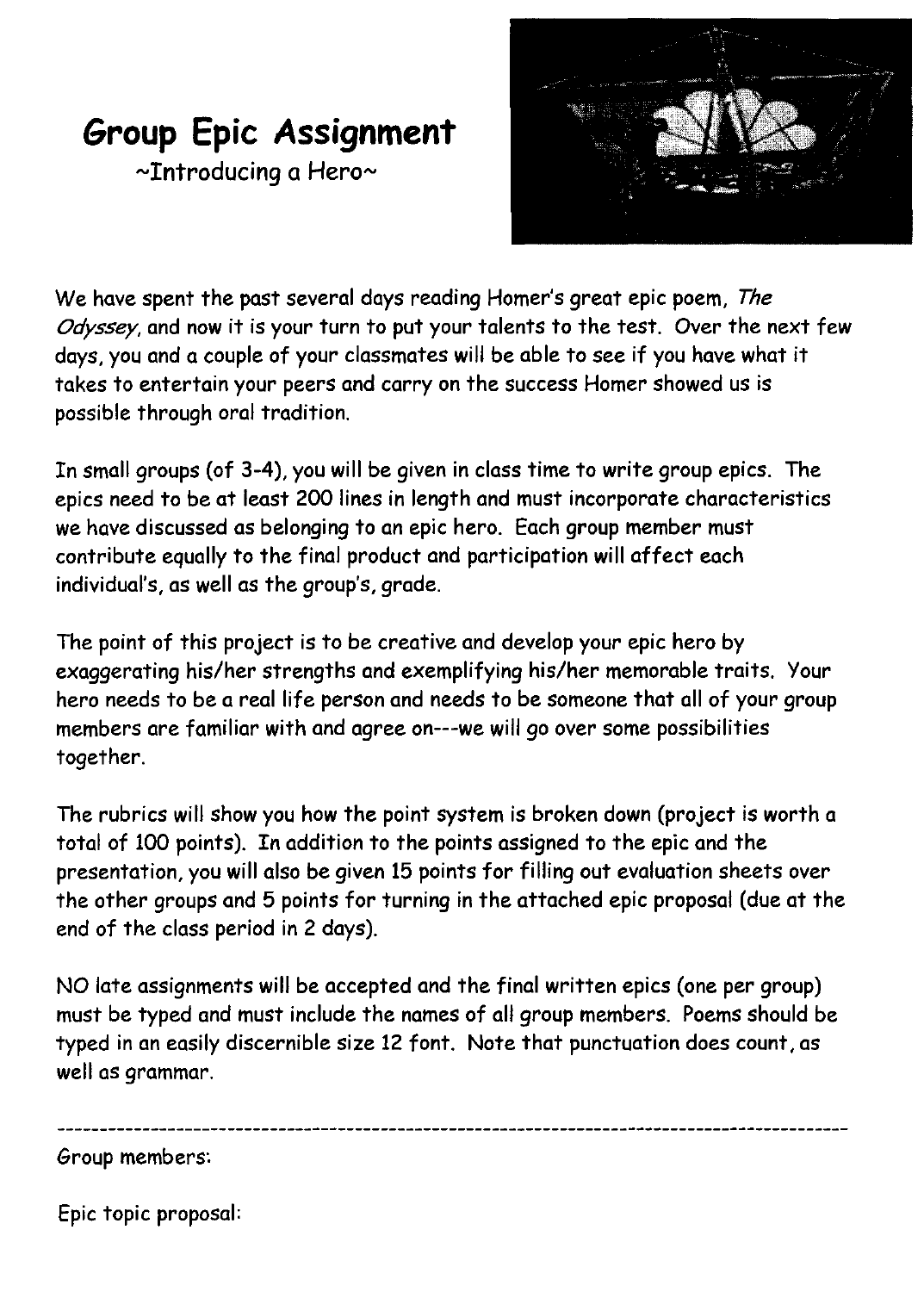| Name:                                                              |                   | Date:               |                         |
|--------------------------------------------------------------------|-------------------|---------------------|-------------------------|
| Project Title:                                                     |                   |                     | Teacher(s): Miss Hunter |
|                                                                    | Group Epic        |                     |                         |
| <b>Process</b>                                                     | <b>Below Avg.</b> | <b>Satisfactory</b> | <b>Excellent</b>        |
| 1. Has clear vision of final product                               | 1, 2, 3           | 4, 5, 6             | 7, 8, 9                 |
| 2. Properly organized to complete project                          | 1, 2, 3           | 4, 5, 6             | 7, 8, 9                 |
| 3. Managed time wisely                                             | 1, 2, 3           | 4, 5, 6             | 7, 8, 9                 |
| 4. Acquired needed knowledge base                                  | 1, 2, 3           | 4, 5, 6             | 7, 8, 9                 |
| 5. Communicated efforts with teacher                               | 1, 2, 3           | 4, 5, 6             | 7, 8, 9                 |
| Product (Project)                                                  | <b>Below Avg.</b> | <b>Satisfactory</b> | <b>Excellent</b>        |
| 1. Format (meets required length-200 lines)                        | 1, 2, 3           | 4, 5, 6             | 7, 8, 9                 |
| 2. Mechanics of speaking/writing (grammar<br>& punctuation count!) | 1, 2, 3           | 4, 5, 6             | 7, 8, 9                 |
| 3. Organization and structure                                      | 1, 2, 3           | 4, 5, 6             | 7, 8, 9                 |
| 4. Creativity (includes relevant food item in<br>presentation)     | 1, 2, 3           | 4, 5, 6             | 7, 8, 9                 |
| 5. Demonstrates knowledge                                          | 1, 2, 3           | 4, 5, 6             | 7, 8, 9, 10             |
| 6. Other: Shared group effort                                      | 1, 2, 3           | 4, 5, 6             | 7, 8, 9                 |

**Total** Score: \_\_\_\_\_\_\_\_\_\_\_ \_\_

**Teacher(s) Comments:** 

Powered by TeAch-nology.com- The Web Portal For Educators! (www.teach-nology.com)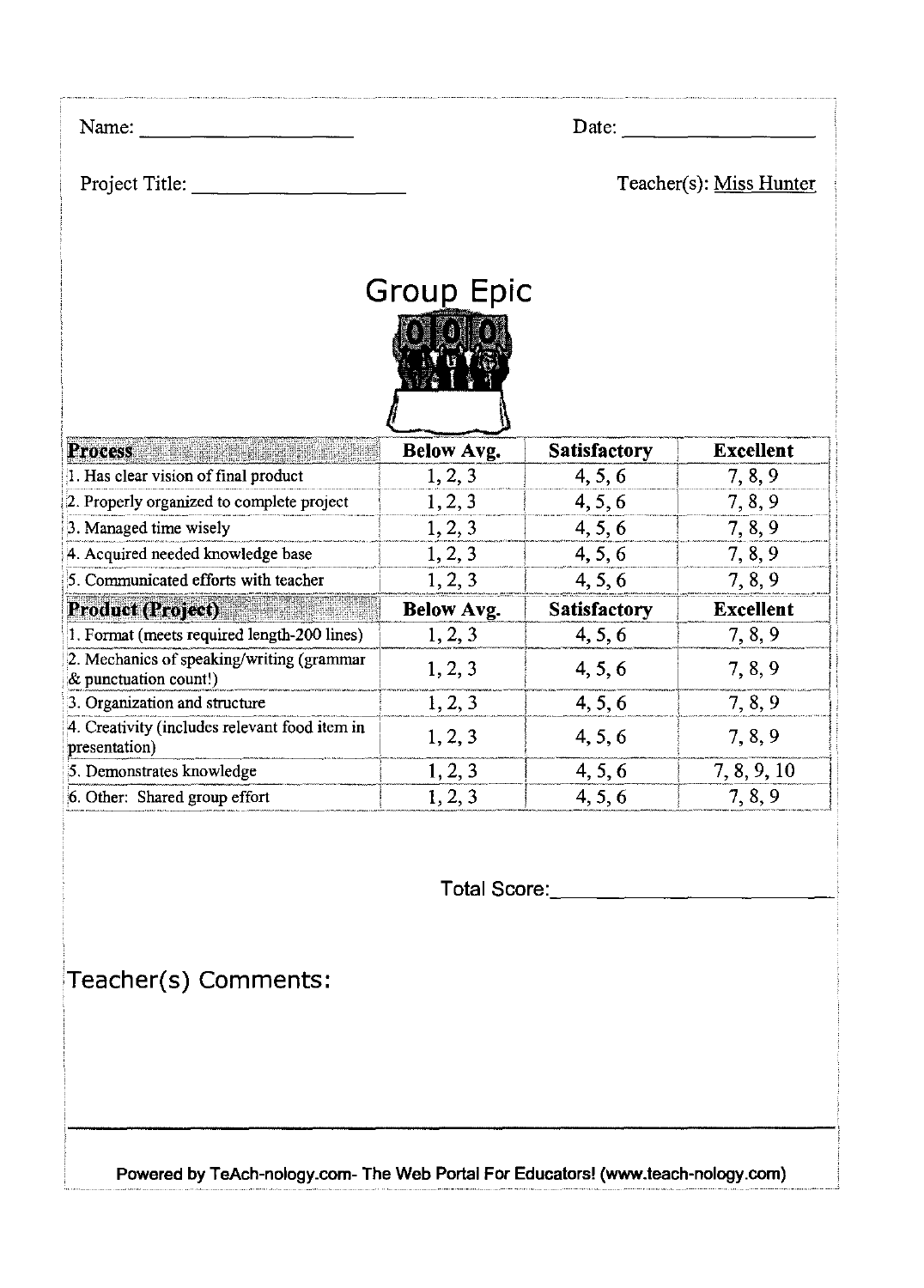## **Evaluations for Group Epics**

YourName \_\_\_\_\_\_\_\_\_\_\_\_\_\_\_\_\_\_\_\_\_\_\_\_\_\_\_\_ \_\_

Presenters Names. \_\_\_\_\_\_\_\_\_\_\_\_\_\_\_\_\_\_\_\_\_\_\_\_\_\_\_\_\_\_\_\_\_\_\_\_\_\_ \_

5 being the highest score, how would you rate this group?

5 4 3 2 1

What did you like most about the presentation?

Was the epic realistic?

Did it follow criteria discussed in class concerning an epic hero's character traits? How?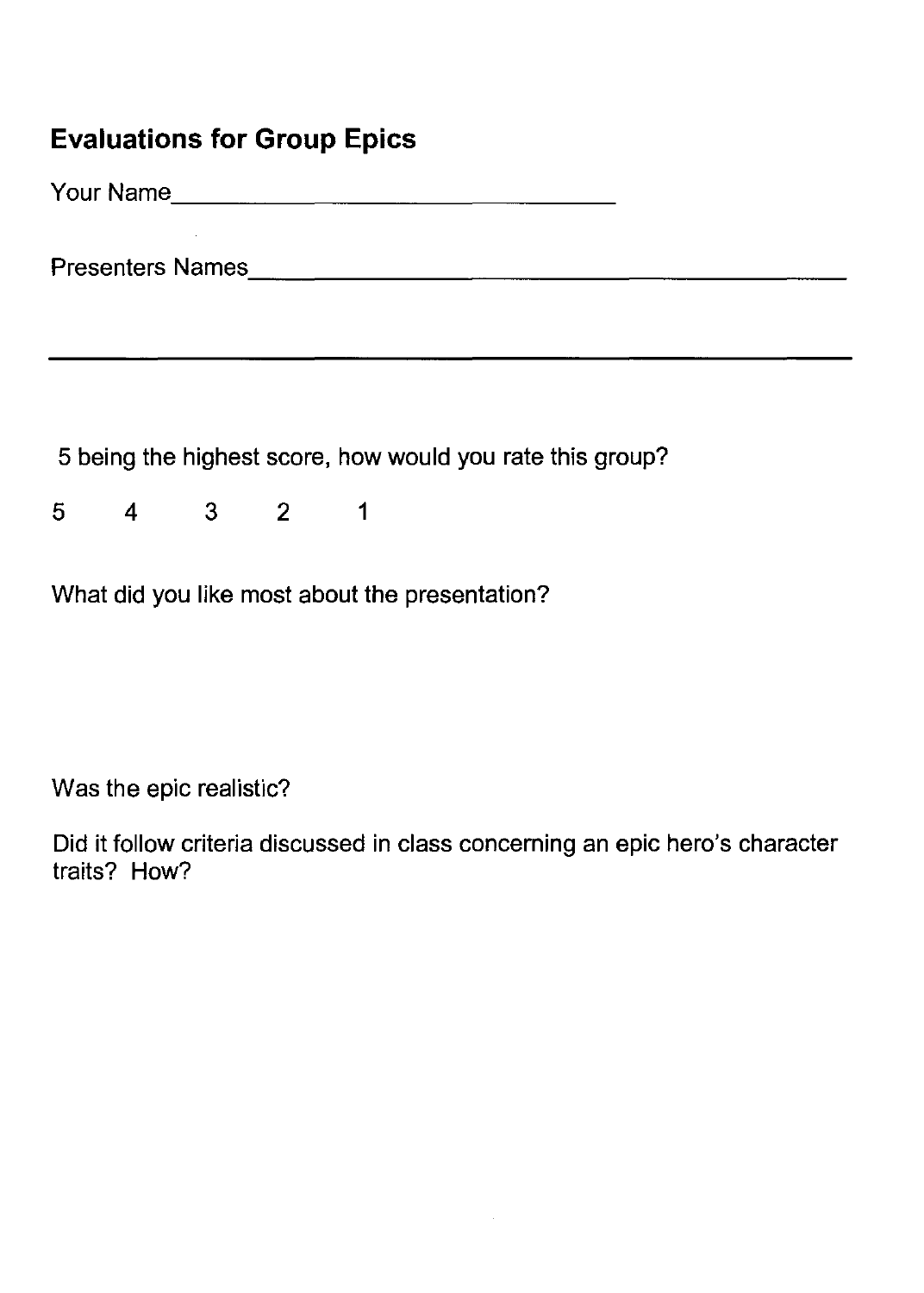Dear Parent(s),

To conclude a unit over Homer's The Odyssey, we will be watching the Coen brothers' movie, 0 Brother, Where Art Thou?, in English class. This movie is based on Homer's work, and students will make comparisons between the classical epic and the modern day interpretation while viewing it. The movie is rated PG-13 and will take up 2  $\frac{1}{2}$ -3 class periods. Please sign below to indicate whether or not your child may watch the movie in class. The form needs to be returned by Wednesday, April 28. An alternative assignment will be provided for those not watching the movie.

Thanks!

Miss Hunter

| , may watch the movie, O Brother, Where |
|-----------------------------------------|
|                                         |
| date                                    |
| , may not watch the movie, O Brother,   |
|                                         |

parent/guardian signature date date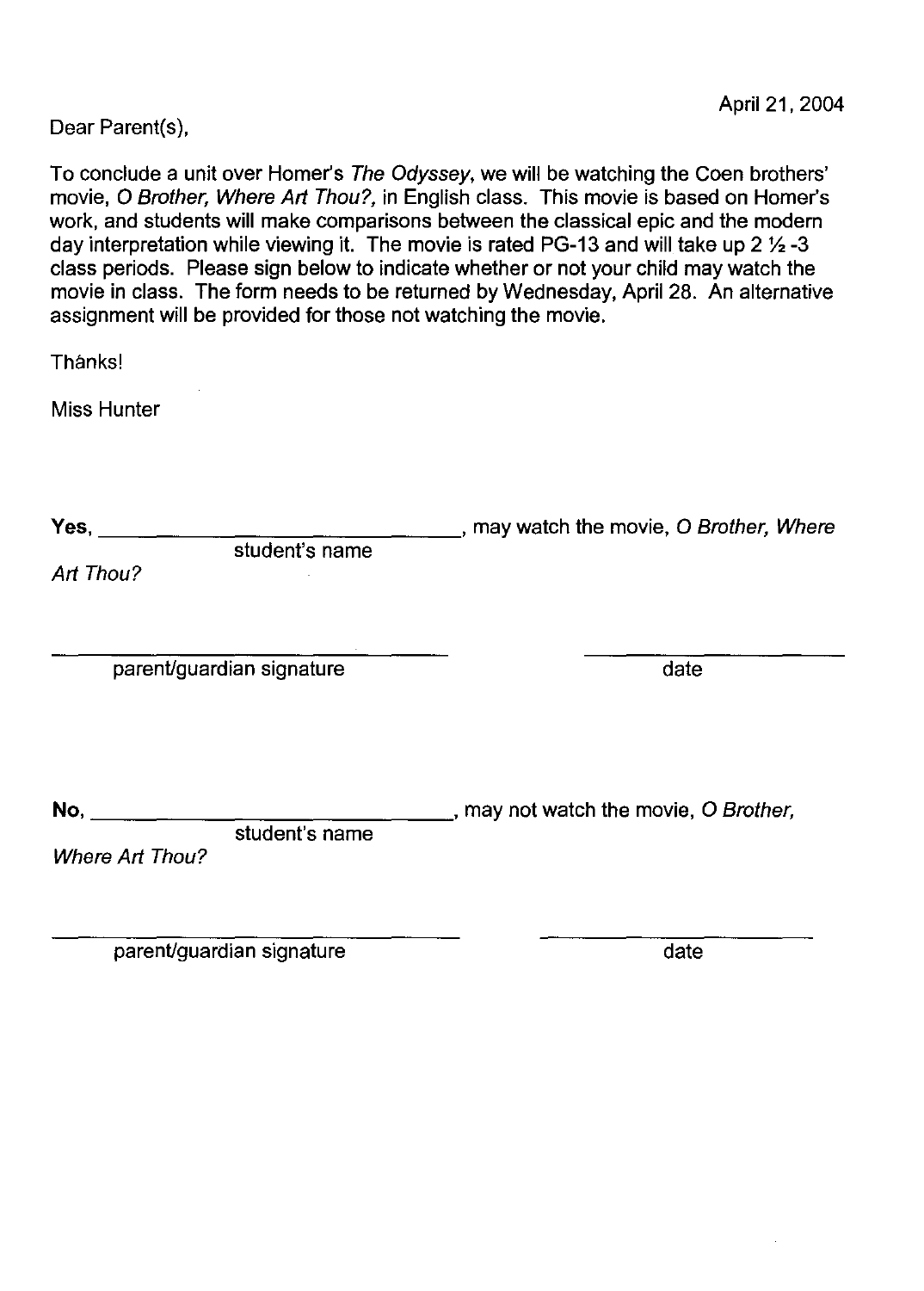ill in the chart showing the parallels between Homer's The Odyssey and  $\qquad \qquad$  Hour: le Coen brothers' film, O Brother, Where Art Thou?

Name:<br>Hour:

| <b>The Odyssey</b>                                          | <b>O Brother, Where Art Thou?</b>                   |
|-------------------------------------------------------------|-----------------------------------------------------|
| lain character:<br>dysseus (Roman version of Ulysses)       |                                                     |
| ourney home from Trojan War                                 |                                                     |
| lome: Ithaca, a Greek island                                |                                                     |
| Vife: Penelope                                              |                                                     |
| in of PRIDE                                                 |                                                     |
| Encounters unusual obstacles on his way home                |                                                     |
| cyclops (one-eyed monster)<br>poked in the eye with a stick |                                                     |
| outs Eaters: mesmerizing, drug-like effect                  |                                                     |
| Sirens: seduce/hypnotize with song                          |                                                     |
| Odysseus' son doesn't recognize him when he<br>ets home     |                                                     |
| Odysseus changes/grows up during the journey                |                                                     |
| sailors changed to swine                                    |                                                     |
| Blind prophet Tiresias                                      |                                                     |
| Odysseus is disguised as a beggar upon the<br>eturn home    |                                                     |
| Role of music                                               |                                                     |
| ** extra credit: Significance of title                      | *** extra credit: What is the title an allusion to? |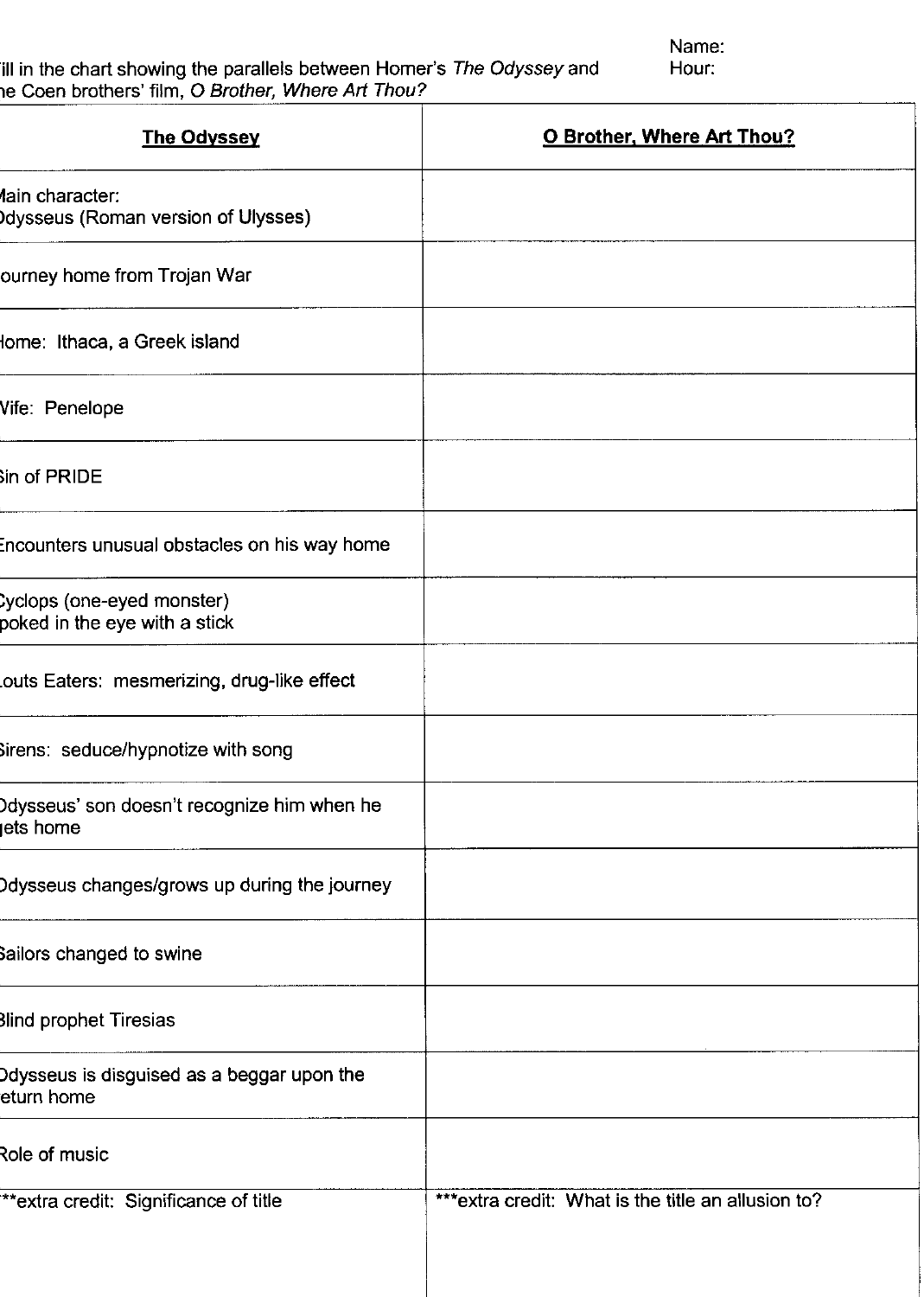## **Alternative assignment for 0 Brother, Where Art Thou?**

All writing should be done in ink on lined paper, in complete sentences.

In the introduction on page 979, the author discusses the necessity of conflict in an epic. Free write one page about some of the conflicts, internal and external, that Odysseus faces on his journey home and upon arrival.

What makes a hero? Write one page showing the similarities and differences between Odysseus and another, present day hero. You may make a chart/diagram or write your answer in paragraph form.

Read the four poems on pages 1053-1059 and answer the following questions in complete sentences.

"An Ancient Gesture" How are the reasons for the speaker's tears similar to the reasons for Penelope's tears?

"Siren Song" Compare/contrast this Siren's song to the one in the Odyssey.

Prologue and Epilogue from the Odyssey Which details in the prologue give a modern twist to the Odyssey?

"Ithaca"

Which characters from Homer are mentioned in this poem? How does the poet use them in an original way?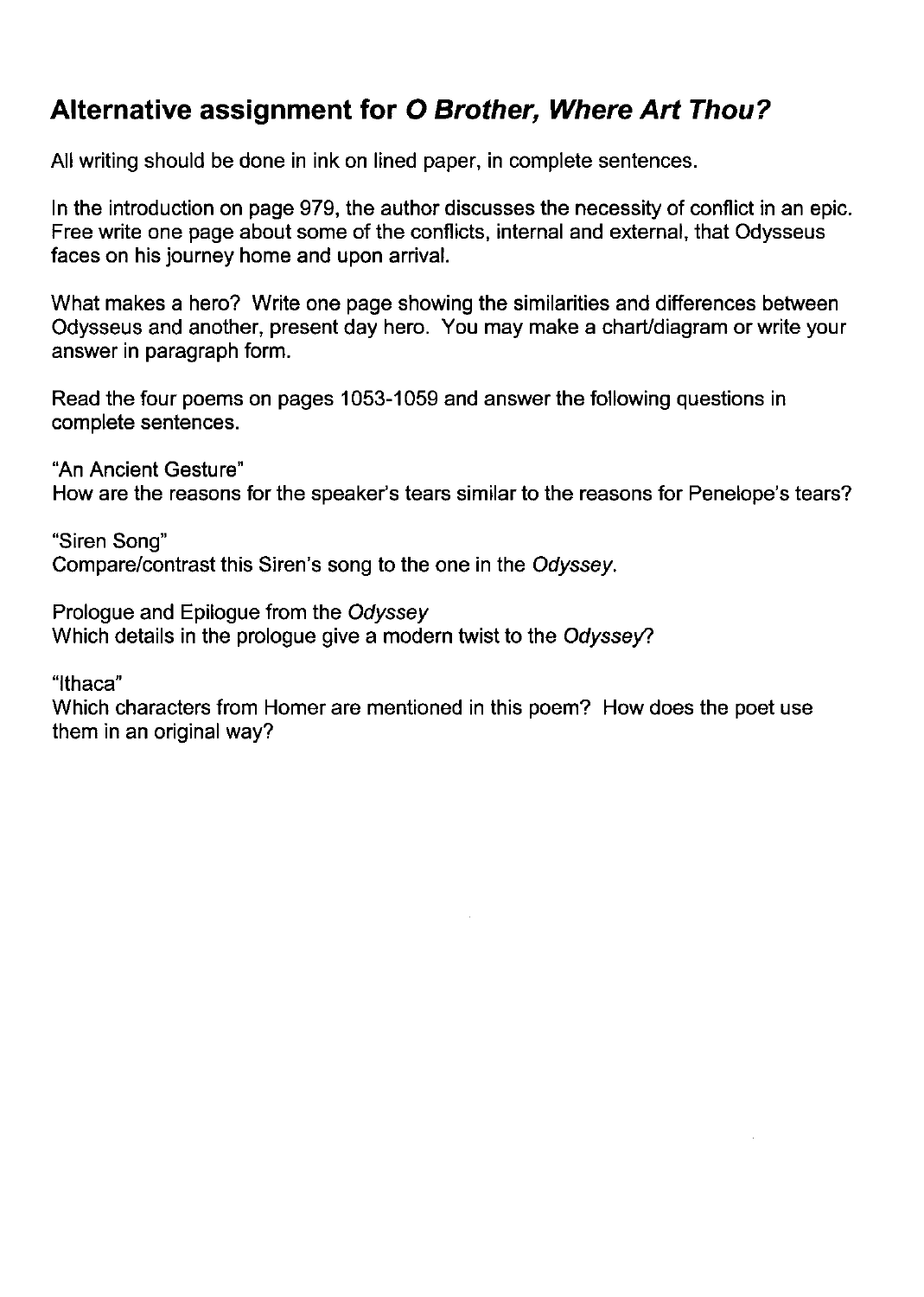# ADDITIONAL HANDOUTS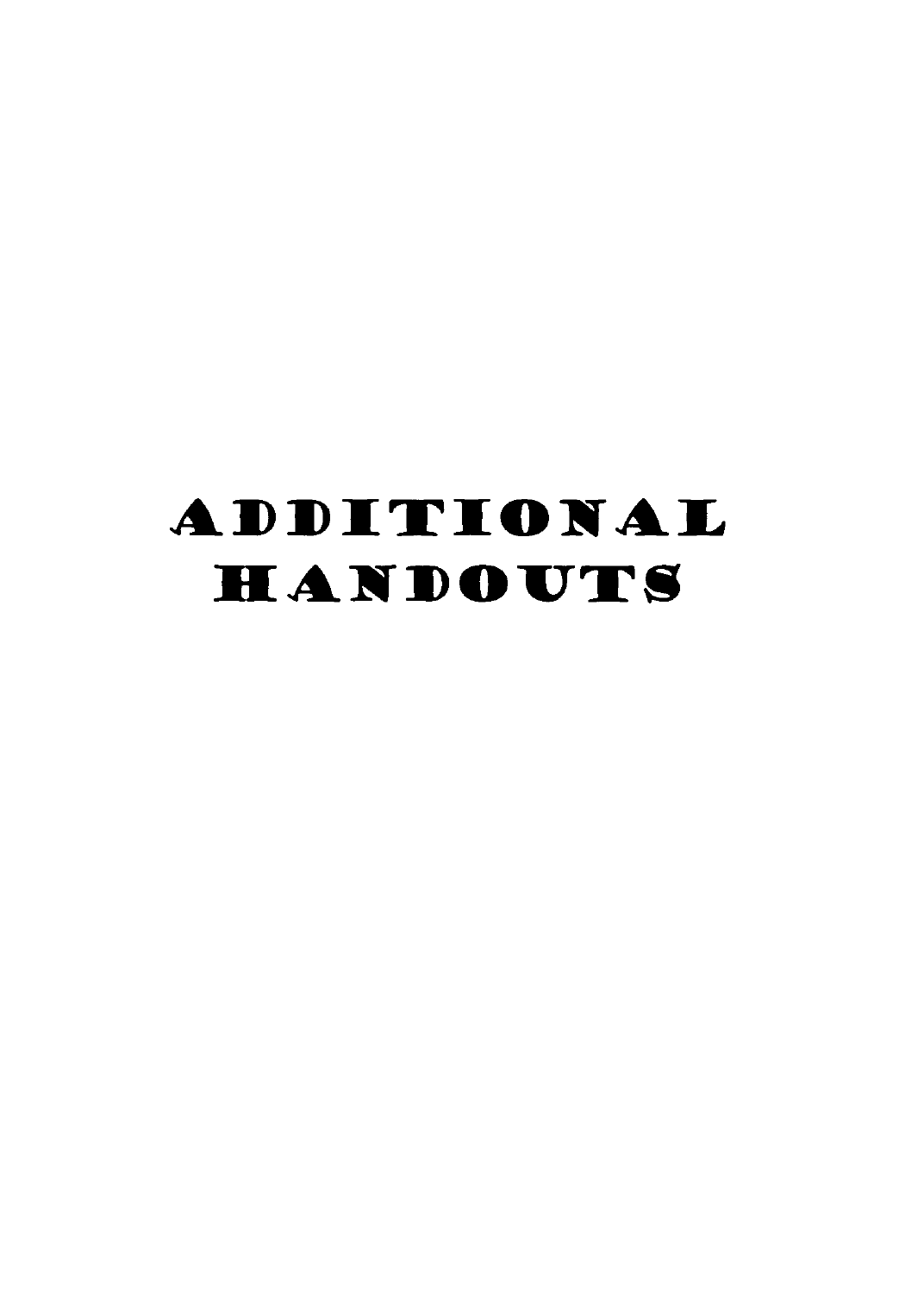# THE ODYSSEY



# Useful Terms and Definitions

- arête: excellence
- time: honor
- kleos: fame
- odyssey: a long wandering and eventful journey
- epic: an extended narrative poem in elevated or dignified language celebrating the feats of a legendary or traditional hero.
- epic hero: a larger-than-life figure from history or legend who undertakes a dangerous voyage--demonstrating traits such as courage, loyalty, and honor, that are valued by the society in which the epic originates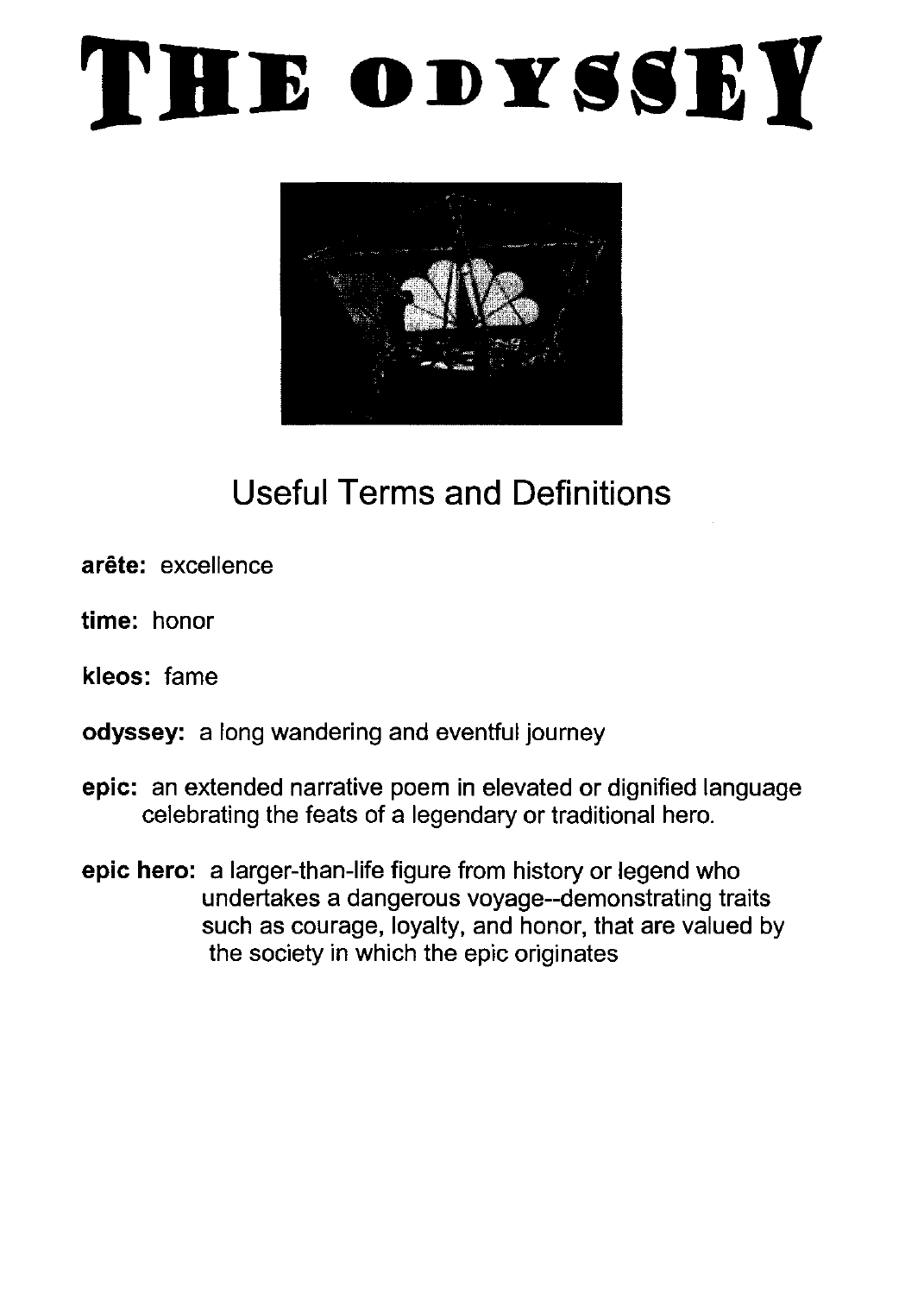# THE ODYSSEY



- 1. Mt. Olympus
- 2. Troy
- 3. Cicones
- 4. Lotus Eaters
- 5. Cyclops
- 6. Aeolia's Island
- 7. Laestrygonians
- 8. Circe's Kingdom
- 9. Land of the Dead
- 10.Sirens
- 11.Scylla & Charybdis
- 12.Calypso
- 13.Ithaca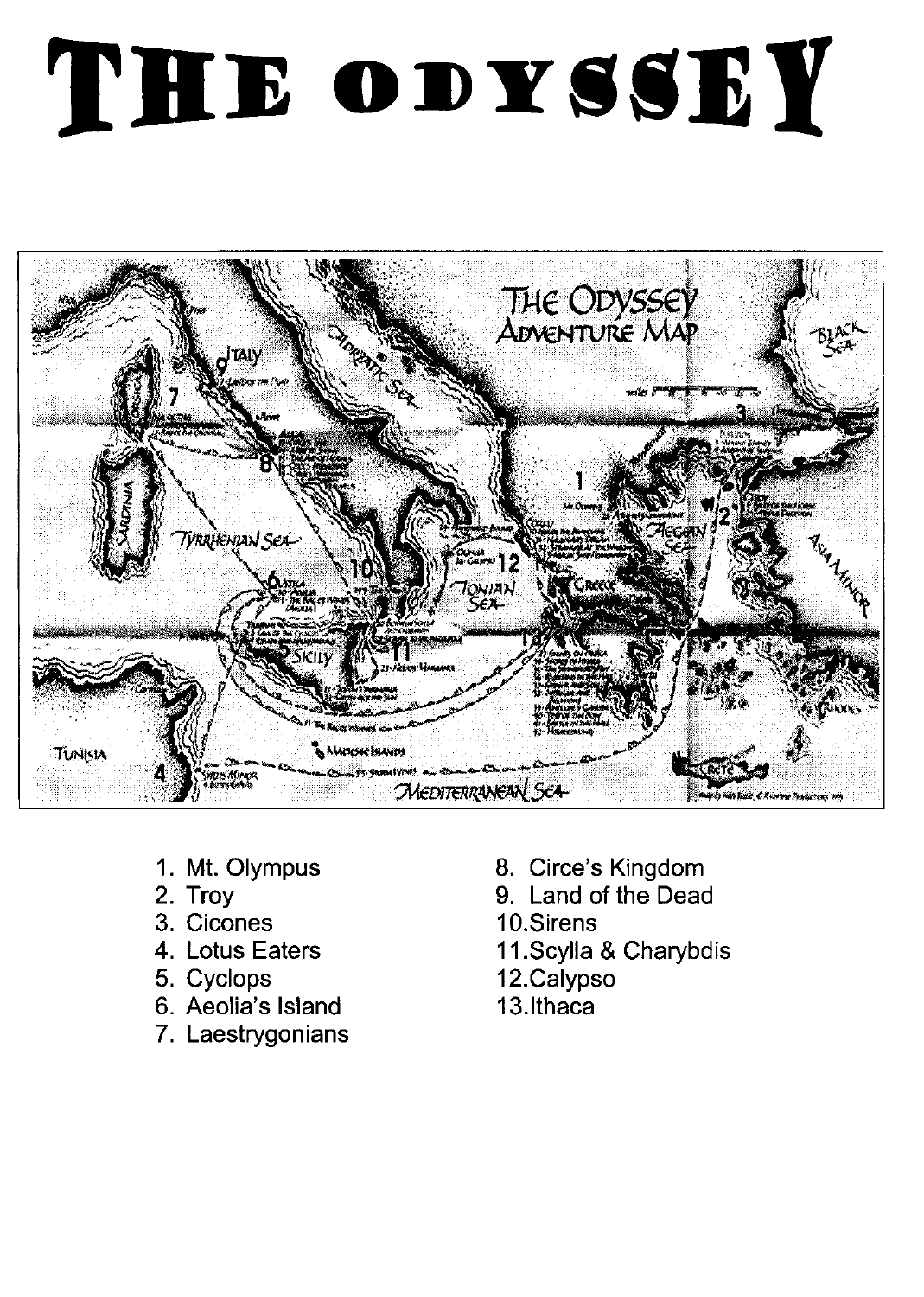# <sup>~</sup>**B\\nd Poet and an Epic Hero**

The world renowned poet, Homer, continues to astound audiences with his historical account of Odysseus' journey home, from Troy

to Ithac Homer is an indisputable literary source,



able to combine history, religion, myth, and lore of many generations through oral tradition.

#### **A Brief Background**

Homer is believed to have lived three hundred years after the Homeric Age (1400 B.C.) forever remembered in his epic poems. The two works for which Homer is most famous, the *Iliad* and the Odyssey, clearly portray a Homeric Greece in which a patriarchal society dominated while women enjoyed a status and freedom they were never again to experience in later Greek times. Fighting, hunting, grazing, and the pursuit and enjoyment of robust manly pleasures filled the days during this golden age of splendor as the eminent classical

Greece began to take form.

A system of reciprocity developed in the absence of a formal governmental or economic structure. This system relied on a mutual exchange between people. Unwritten "rules" mandated fairness, but negative reciprocity appeared when a victim could not reciprocate (if, for example a not so nice person hit another person on the head and took his spear). This system of reciprocity supported acts that appear in Homer's works, such as raiding cities.

"A-what???" Arete, or excellenceintellectual as well as physical, is a key concept to understanding the Homeric Age. Leadership and arête were believed to be closely linked. A noble's talent and aptitude as a soldier in war and as an athlete in peace were evidence of his arête. Where better to prove one's arete than the battles in Troy?

For more info., go to: http://library.thinkquest. org/19 300/homergreece.htm

## **Odyssens Returns!**



Proclaimed the anthropos po/ytropos, or "man of many ways/man of many tricks," Odysseus is better known for his ability to deceive and trick rather than his strength or bravery.

The story we are about to read tells of the long and complex journey Odysseus endures in order to reach his home, Ithaca, after fighting in Troy. His return does not receive the warm welcome one might expect after a ten-year delay, however, and our hero must use his wits to reclaim his home and family.

http://www.wsu.edu (see article by Richard Hooker)

\*\*For a great interactive game, go to: http://www.users.globalnet .co.ukl-loxias/odyssey/odc hoice.htm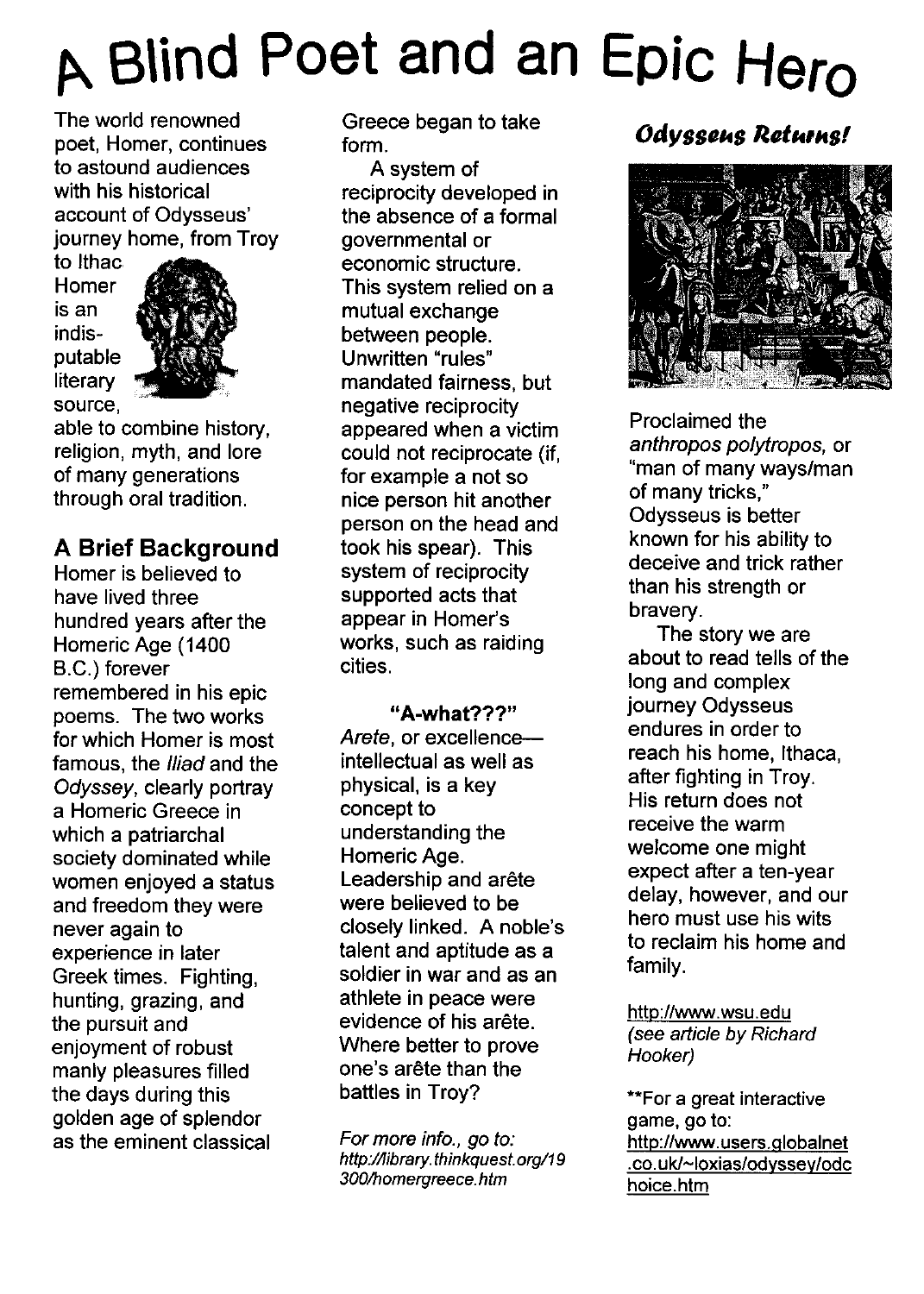# **Odysseus' Conflicts**

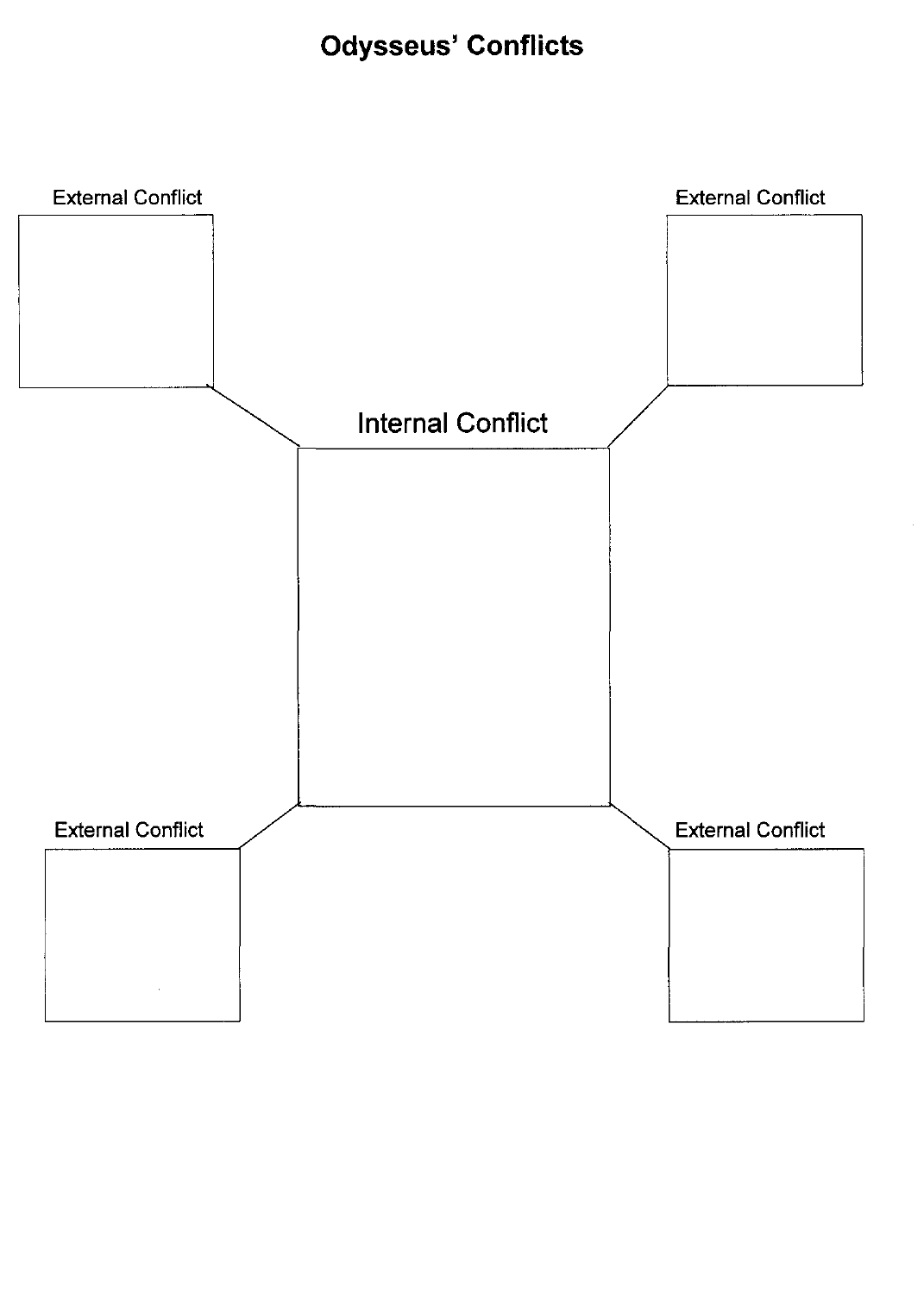Each box represents a card. The class is divided into small teams (each assigned a number) and when it is each team's turn, a team representative is asked to choose either a, b, or c. They



are then asked to spell a word, define it, or use it in a sentence, whichever corresponds to the letter selected. All the words are from the Vocabulary Development in The Odyssey. The teams rotate in order, but if a team answers incorrectly, then dice are rolled to determine which team gets the opportunity to answer correctly for an extra point. Normal team rotation is then resumed. A double-or-nothing round at the end is optional-each team would choose how many points to risk and then have to correctly answer a, b, and c for a given word---in writing this time.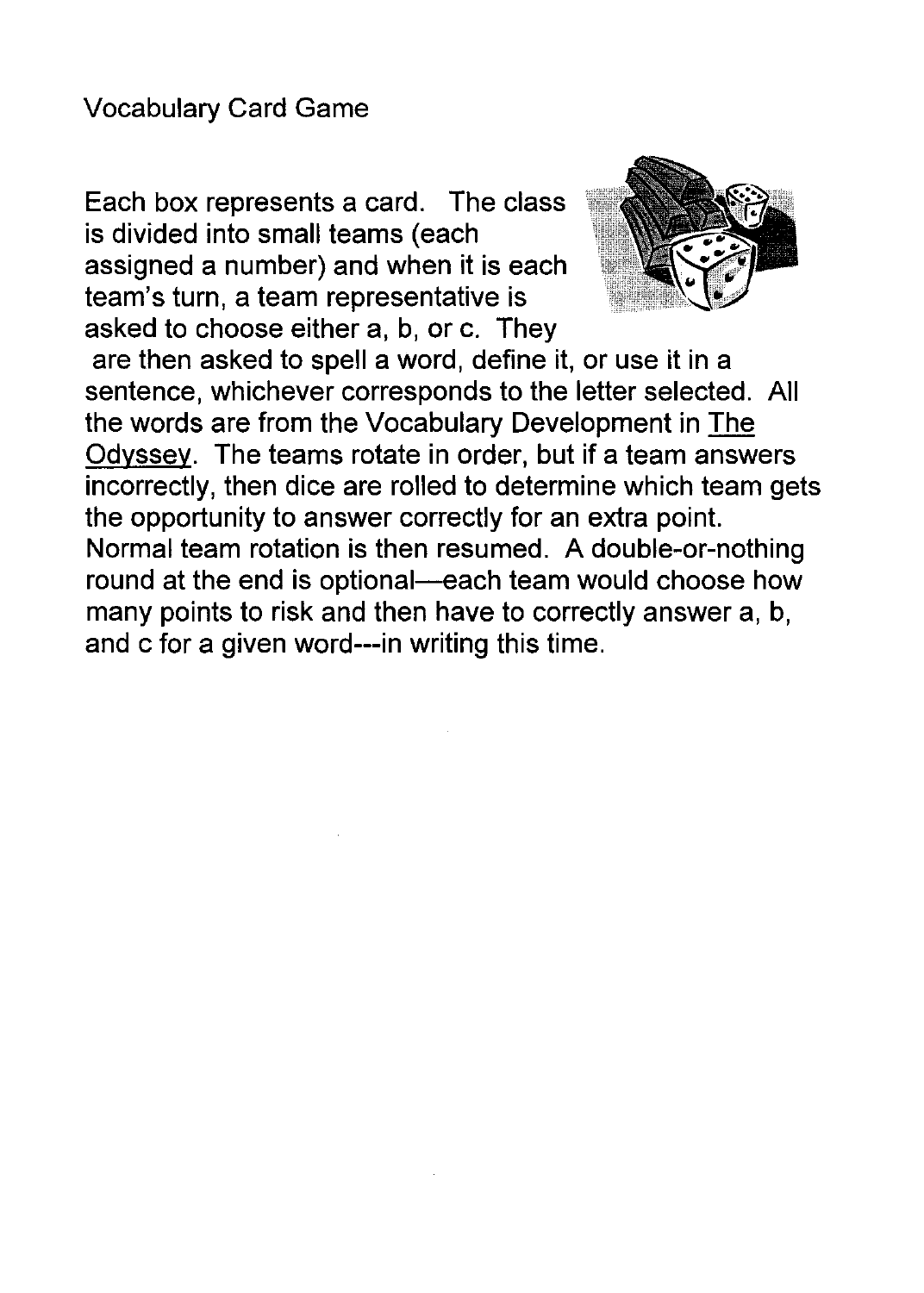| plundered               | squall                     |
|-------------------------|----------------------------|
| p.981                   | p.984                      |
| A) spell it             | A) define it               |
| B) define it            | --brief, violent storm     |
| --took goods by force;  | B) use it in a sentence    |
| looted                  | $C)$ spell it              |
| C) use it in a sentence |                            |
| dispatched              | mammoth                    |
| p.990                   | p.993                      |
| A) use it in a sentence | A) spell it                |
| B) spell it             | B) define it               |
| $C)$ define it          | --enormous                 |
| --finished quickly      | $C$ ) use it in a sentence |
|                         |                            |
| titanic                 | assuage                    |
| p. 997                  | p. 1000                    |
| A) define it            | A) use it in a sentence    |
| --of great size of      | B) spell it                |
| strength                | $C)$ define it             |
| B) use it in a sentence | --calm; pacify             |
| $C$ ) spell it          |                            |
|                         |                            |
| bereft                  | ardor                      |
| p. 1003                 | p. 1007                    |
| A) spell it             | A) define it               |
| B) define it            | --passion; enthusiasm      |
| --deprived              | B) use it in a sentence    |
| C) use it in a sentence | $C)$ spell it              |
|                         |                            |
| insidious               | dissemble                  |
| p. 1011                 | p. 1022                    |
| A) use it in a sentence | A) spell it                |
| B) spell it             | B) define it               |
| $C)$ define it          | --conceal under a false    |
| --characterized by      | appearance; disguise       |
| craftiness and betrayal | C) use it in a sentence    |

 $\Delta \sim 10^{11}$  m  $^{-1}$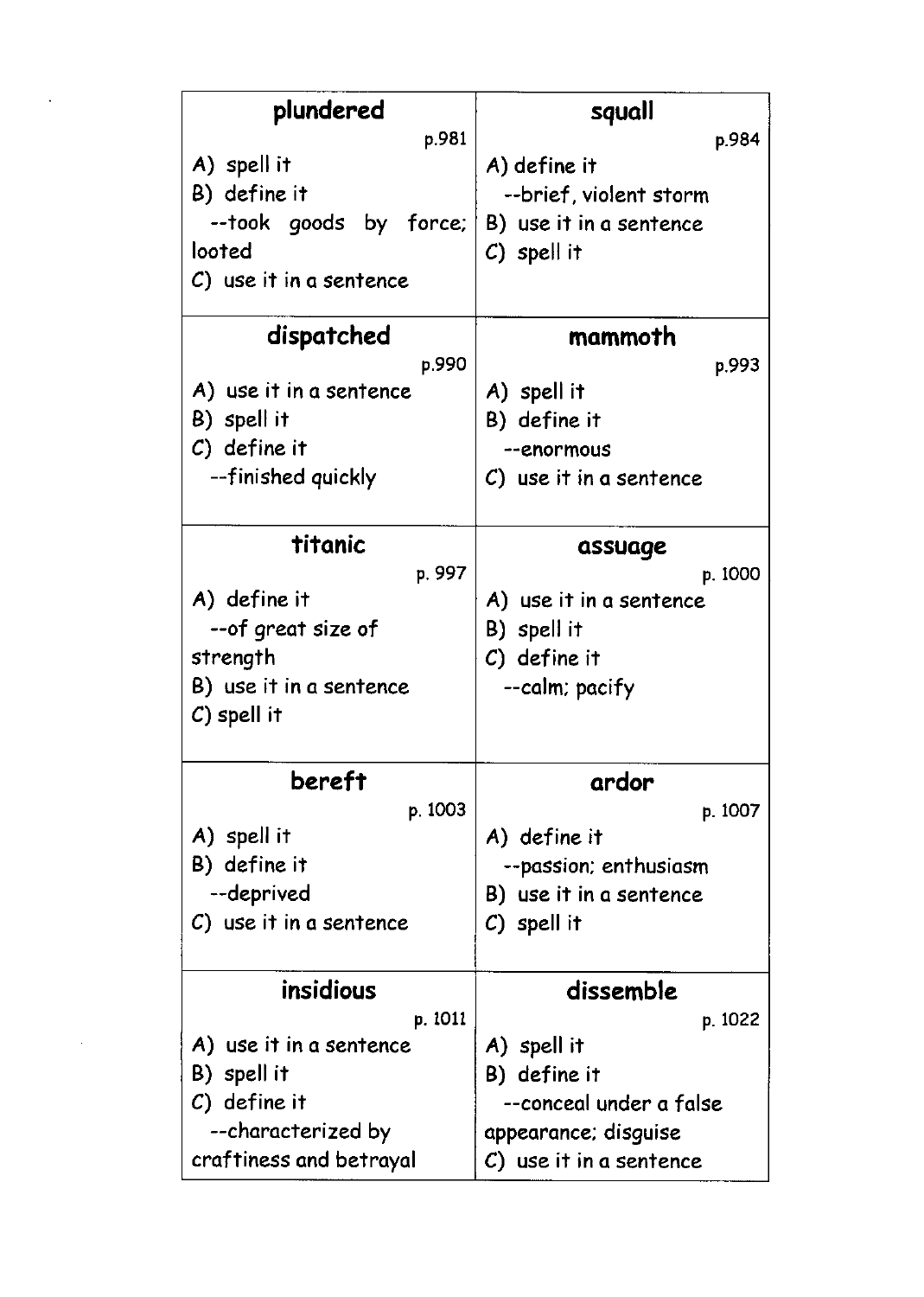|                            | lithe                        |
|----------------------------|------------------------------|
|                            | p. 1024                      |
|                            | A) use it in a sentence      |
|                            | B) spell it                  |
|                            | $C)$ define it               |
|                            | --supple; limber             |
| incredulity                | bemusing                     |
| p. 1024                    | p. 1027                      |
| A) spell it                | A) define it                 |
| B) define it               | --stupefying of muddling     |
| --inability to believe     | B) use it in a sentence      |
| $C$ ) use it in a sentence | $C)$ spell it                |
|                            | equity                       |
| glowering<br>p. 1029       | p. 1032                      |
| A) use it in a sentence    | A) spell it                  |
| B) spell it                | B) define it                 |
| $C)$ define it             | --fairness; impartiality;    |
| --staring with sullen      | justice                      |
| anger; scowling            | C) use it in a sentence      |
| maudlin                    | contempt                     |
| p. 1032                    | p. 1040                      |
| A) define it               | A) use it in a sentence      |
| --tearfully or foolishly   | B) spell it                  |
| sentimental                | $C)$ define it               |
| B) use it in a sentence    | --disdain or scorn;          |
| $C)$ spell it              | scornful feelings or actions |

 $\label{eq:2.1} \frac{1}{\sqrt{2}}\left(\frac{1}{\sqrt{2}}\right)^{2} \left(\frac{1}{\sqrt{2}}\right)^{2} \left(\frac{1}{\sqrt{2}}\right)^{2} \left(\frac{1}{\sqrt{2}}\right)^{2} \left(\frac{1}{\sqrt{2}}\right)^{2} \left(\frac{1}{\sqrt{2}}\right)^{2} \left(\frac{1}{\sqrt{2}}\right)^{2} \left(\frac{1}{\sqrt{2}}\right)^{2} \left(\frac{1}{\sqrt{2}}\right)^{2} \left(\frac{1}{\sqrt{2}}\right)^{2} \left(\frac{1}{\sqrt{2}}\right)^{2} \left(\$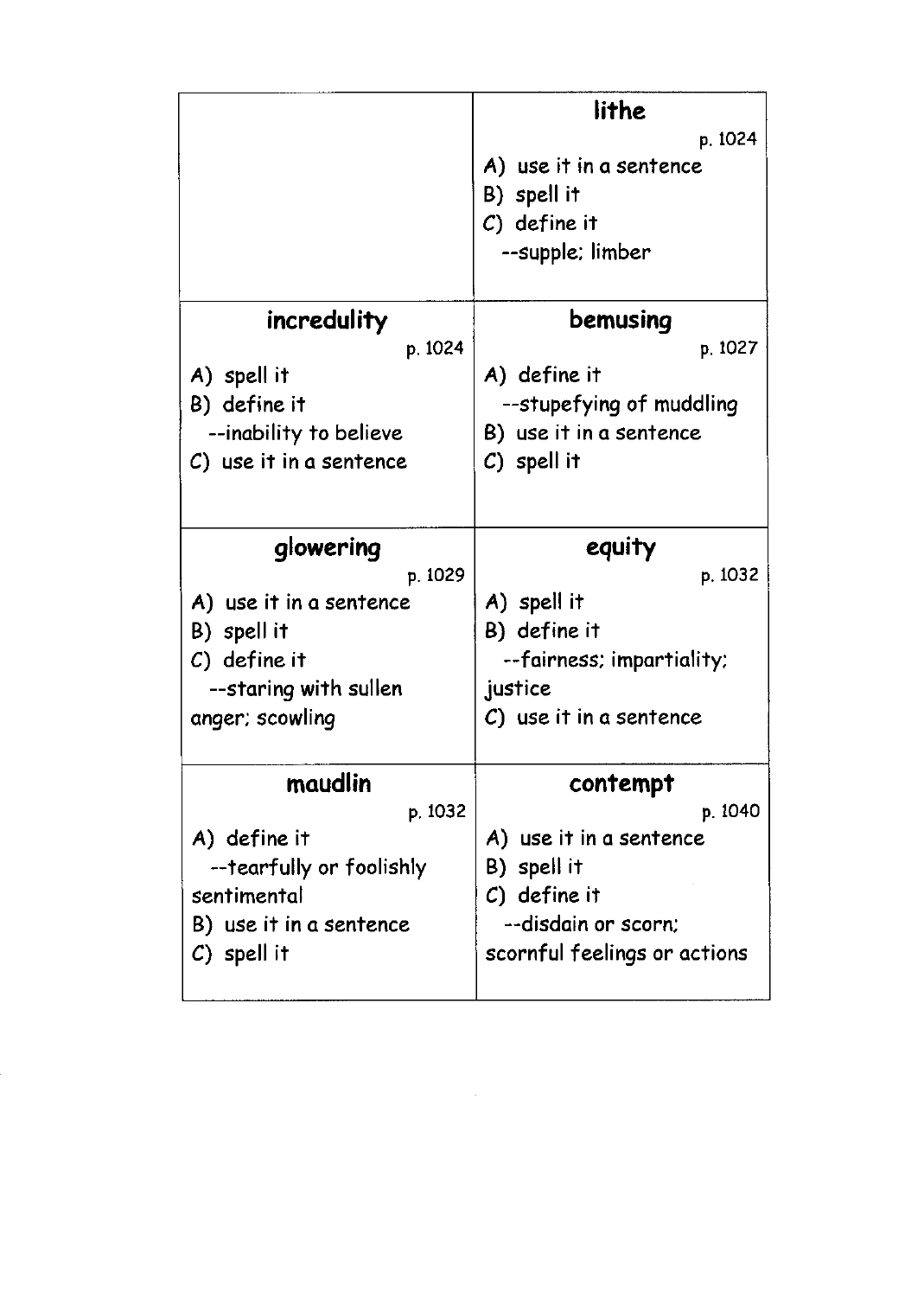#### **Quick Reference of Greek Gods and Deities found in THE ODYSSEY**

- **ZEUS--->** Agreed to allow Odysseus to leave Calypso's island and return home to Ithaca. He later destroyed Odysseus' crew with a lightening bolt for killing Helios' cattle.
- **ATHENA---> Begged Zeus to allow Odysseus to return to his wife Penelope and** his son Telemachos. She felt Calypso held him captive long enough. She later disguised herself as Mentes, an old family friend of Odysseus. While in disguise, she made Telemachos accept he was a man and to take responsibility for upholding honor in his father's house.
- **CAL** YPSO---> Held Odysseus prisoner but treated him well. She forced him to stay with her on the island through trickery. She offered him immortality if he would stay with her, but all he wanted to do is return home to his wife.
- **POLYPHEMOS--->** One of the cyclopes (one-eyed giants). Son of Poseidon. Ate four of Odysseus' men. Odysseus then carved a pole from Polyphemos' club to blind him. Polyphemos prayed to his father in hopes that Odysseus would not return home for many years and he would be left without a crew.
- POSEIDON--> God of the sea. Angry that Odysseus blinded Polyphemos, he caused the ships to stray, which resulted in his return to Ithaca many years later without a crew.
- **AIOLOS** HIPPOTADES---> Appointed by Zeus as Warden of the Winds. Allowed Odysseus to stay on the island for one month. As Odysseus prepared to leave, Aiolos gave him a leather bag filled with storm winds to help Odysseus reach Ithaca.
- **CIRCE-->** An enchantress who desired Odysseus. She turned Odysseus' men into swine, but changed them back after she and Odysseus slept together. He stayed on the island with her for a year. As he readied to continue his journey home, Circe forewarned him to block the ears of his crew when they heard the songs of the Sirens and no matter what the reason not to kill Helios' cows
- SIRENS--> Sing to enchant men away from their journey. These women cause men to become mindless (often not a difficult task) and to forget about their wives and children. Failed at enticing Odysseus and his crew.
- HELlOS--> God of the Sun. Keeper of immortal herds and shepherds. Became angered when Odysseus' crew killed his immortal cows and feasted on them for six days. He prayed to Zeus to punish the men for what they had done.

#### http://librarv.thinkguest.org/19300/data/homersgreece.htm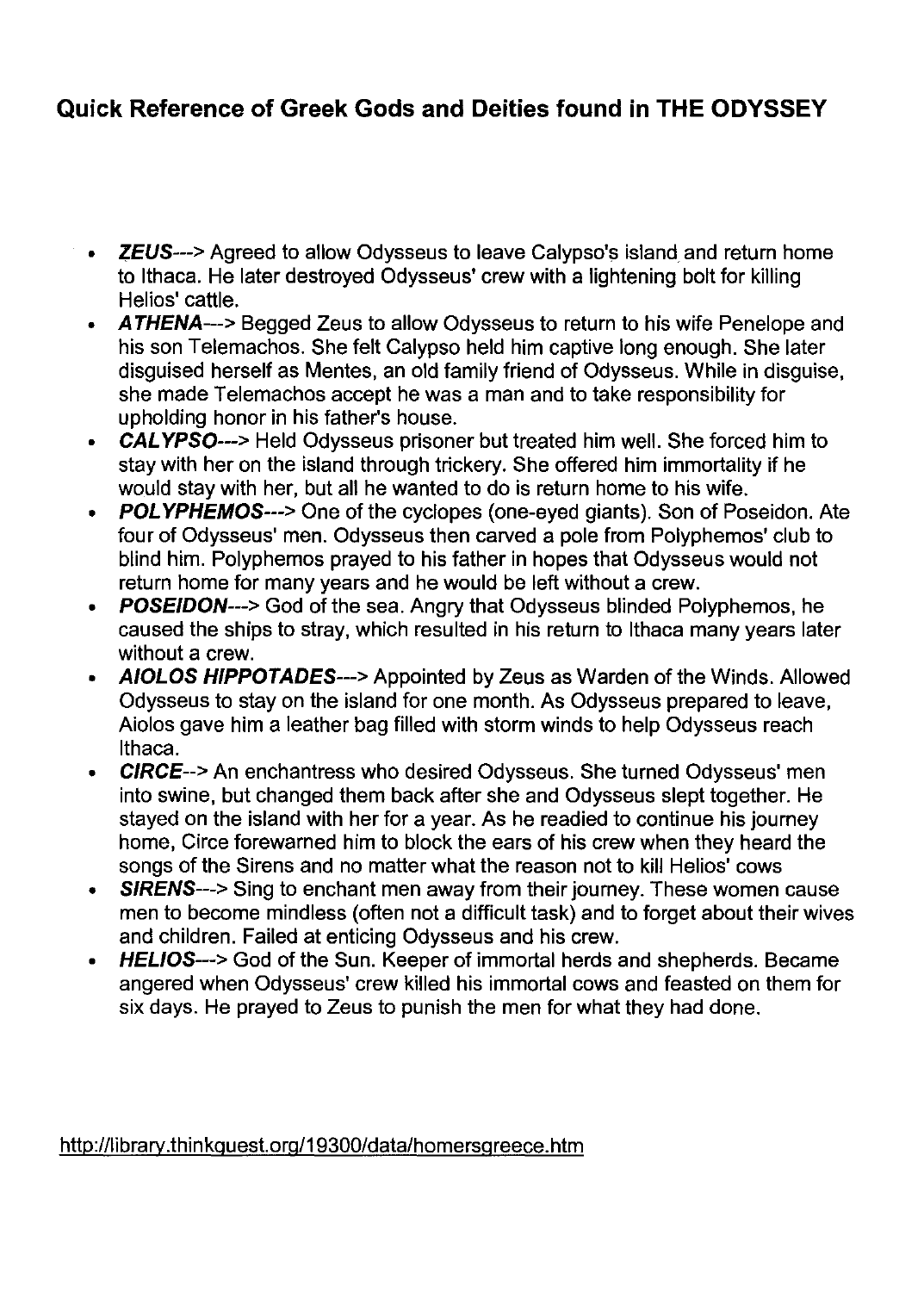# **BIBLIOGRAPHY**